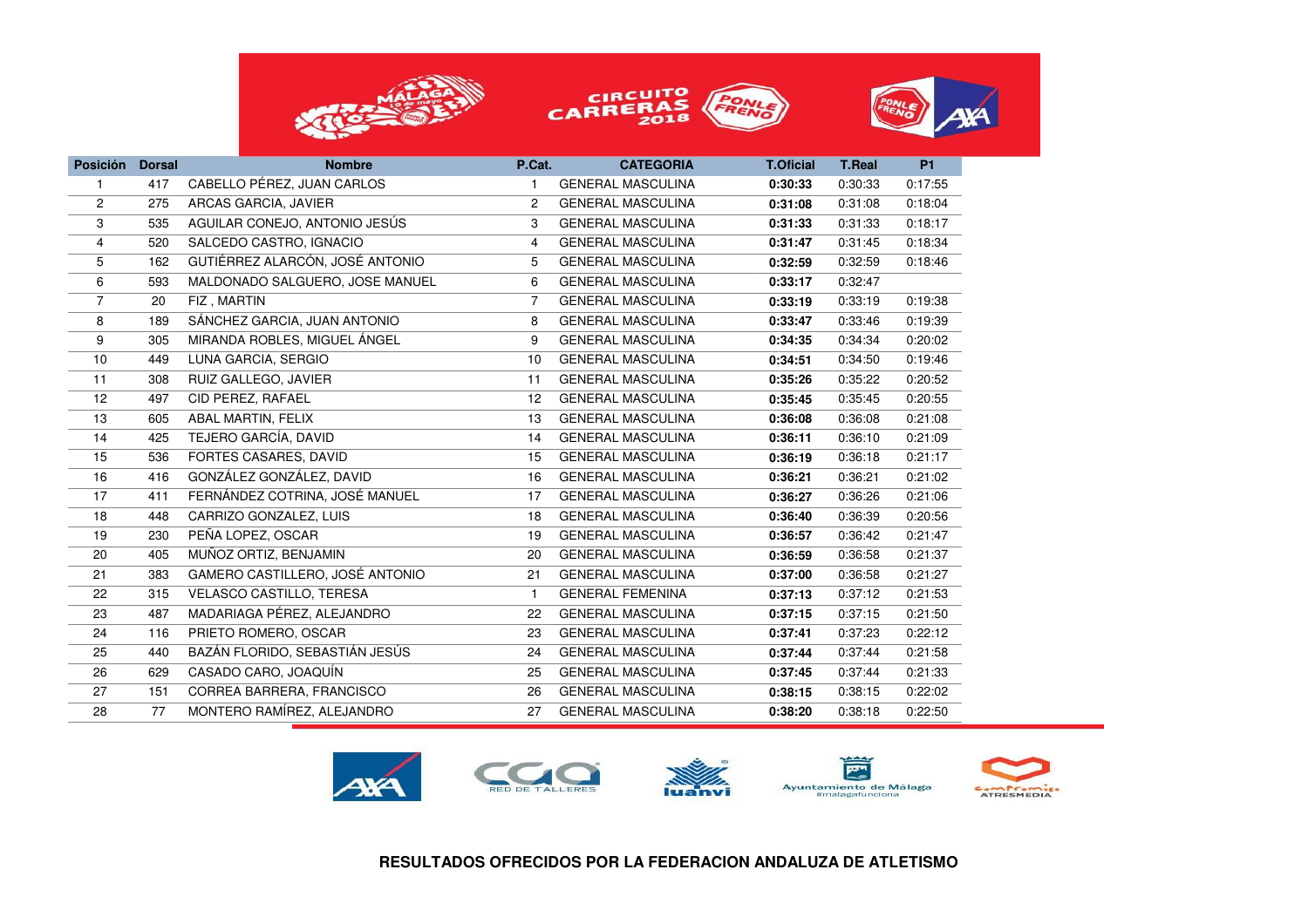





| <b>Posición</b> | <b>Dorsal</b> | <b>Nombre</b>                   | P.Cat. | <b>CATEGORIA</b>         | <b>T.Oficial</b> | <b>T.Real</b> | <b>P1</b> |
|-----------------|---------------|---------------------------------|--------|--------------------------|------------------|---------------|-----------|
| 29              | 407           | FERNÁNDEZ GONZÁLEZ, JOSE MIGUEL | 28     | <b>GENERAL MASCULINA</b> | 0:38:28          | 0:38:26       | 0:22:49   |
| 30              | 156           | LOZANO SILVA, FRANCISCO RAÚL    | 29     | <b>GENERAL MASCULINA</b> | 0:38:58          | 0:38:57       | 0:22:33   |
| 31              | 589           | CUENCA DONOSO, PEDRO            | 30     | <b>GENERAL MASCULINA</b> | 0:39:01          | 0:39:00       | 0:22:39   |
| 32              | 123           | PEREZ CLAROS, EDUARDO LUIS      | 31     | <b>GENERAL MASCULINA</b> | 0:39:06          | 0:38:59       | 0:23:14   |
| 33              | 458           | BEJAR NAVARRO, IVAN             | 32     | <b>GENERAL MASCULINA</b> | 0:39:17          | 0:39:17       | 0:22:50   |
| 34              | 659           | CANSINO CASTILLERO, RAMON JESUS | 33     | <b>GENERAL MASCULINA</b> | 0:39:18          | 0:39:14       | 0:22:13   |
| 35              | 316           | SERRANO MONTILLA, JUAN          | 34     | <b>GENERAL MASCULINA</b> | 0:39:27          | 0:39:13       |           |
| 36              | 619           | PEÑA BERROCAL, ANTONIO          | 35     | <b>GENERAL MASCULINA</b> | 0:39:32          | 0:39:31       | 0:23:14   |
| 37              | 489           | ARRABAL RAMOS, MIGUEL           | 36     | <b>GENERAL MASCULINA</b> | 0:39:34          | 0:39:33       | 0:23:01   |
| 38              | 241           | CAMINO UGIDOS, FLORENTINO       | 37     | <b>GENERAL MASCULINA</b> | 0:39:36          | 0:39:36       | 0:23:15   |
| 39              | 122           | PALOMO GONZALEZ, FRANCISCO      | 38     | <b>GENERAL MASCULINA</b> | 0:39:37          | 0:39:37       | 0:23:25   |
| 40              | 101           | VALLE VALLE, ANTONIO            | 39     | <b>GENERAL MASCULINA</b> | 0:39:40          | 0:39:38       | 0:22:54   |
| 41              | 492           | ROJAS DEL ARCA, JORGE           | 40     | <b>GENERAL MASCULINA</b> | 0:39:41          | 0:39:36       | 0:23:37   |
| 42              | 273           | VARO MELERO, MANUEL             | 41     | <b>GENERAL MASCULINA</b> | 0:39:42          | 0:39:37       | 0:23:39   |
| 43              | 163           | GUTIÉRREZ ALARCÓN, JAVIER       | 42     | <b>GENERAL MASCULINA</b> | 0:39:44          | 0:39:42       | 0:23:28   |
| 44              | 671           | GALA GONZALEZ, JAVIER           | 43     | <b>GENERAL MASCULINA</b> | 0:39:46          | 0:39:30       |           |
| 45              | 197           | CARMONA DIAZ, FRANCISCO         | 44     | <b>GENERAL MASCULINA</b> | 0:39:50          | 0:39:50       | 0:23:39   |
| 46              | 586           | MOYANO GARCÍA, RUBÉN            | 45     | <b>GENERAL MASCULINA</b> | 0:39:51          | 0:39:50       |           |
| 47              | 660           | JIMENEZ CERDAN, JAVIER          | 46     | <b>GENERAL MASCULINA</b> | 0:39:53          | 0:39:29       | 0:23:40   |
| 48              | 24            | <b>GOMEZ ORTIZ, ANTONIO</b>     | 47     | <b>GENERAL MASCULINA</b> | 0:39:54          | 0:39:37       | 0:23:54   |
| 49              | 527           | LOPEZ VEGA, JOSE                | 48     | <b>GENERAL MASCULINA</b> | 0:39:55          | 0:39:53       |           |
| 50              | 87            | GÓMEZ MÁRQUEZ, ANTONIO          | 49     | <b>GENERAL MASCULINA</b> | 0:40:00          | 0:39:48       | 0:23:35   |
| 51              | 468           | ROBLES, SERGIO                  | 50     | <b>GENERAL MASCULINA</b> | 0:40:02          | 0:39:48       | 0:23:46   |
| 52              | 581           | ZAVALA MEDINA, JORGE            | 51     | <b>GENERAL MASCULINA</b> | 0:40:15          | 0:40:13       | 0:23:58   |
| 53              | 93            | <b>GUTIERREZ, JOSE RAMON</b>    | 52     | <b>GENERAL MASCULINA</b> | 0:40:23          | 0:40:22       | 0:23:38   |
| 54              | 601           | RAMÍREZ TORREALBA, JUAN PEDRO   | 53     | <b>GENERAL MASCULINA</b> | 0:40:26          | 0:40:21       | 0:24:06   |
| 55              | 494           | GARCÍA SÁNCHEZ, GABRIEL         | 54     | <b>GENERAL MASCULINA</b> | 0:40:27          | 0:40:27       | 0:23:51   |
| 56              | 632           | HURTADO ARIZA, JORGE            | 55     | <b>GENERAL MASCULINA</b> | 0:40:34          | 0:40:29       | 0:24:19   |
|                 |               |                                 |        |                          |                  |               |           |

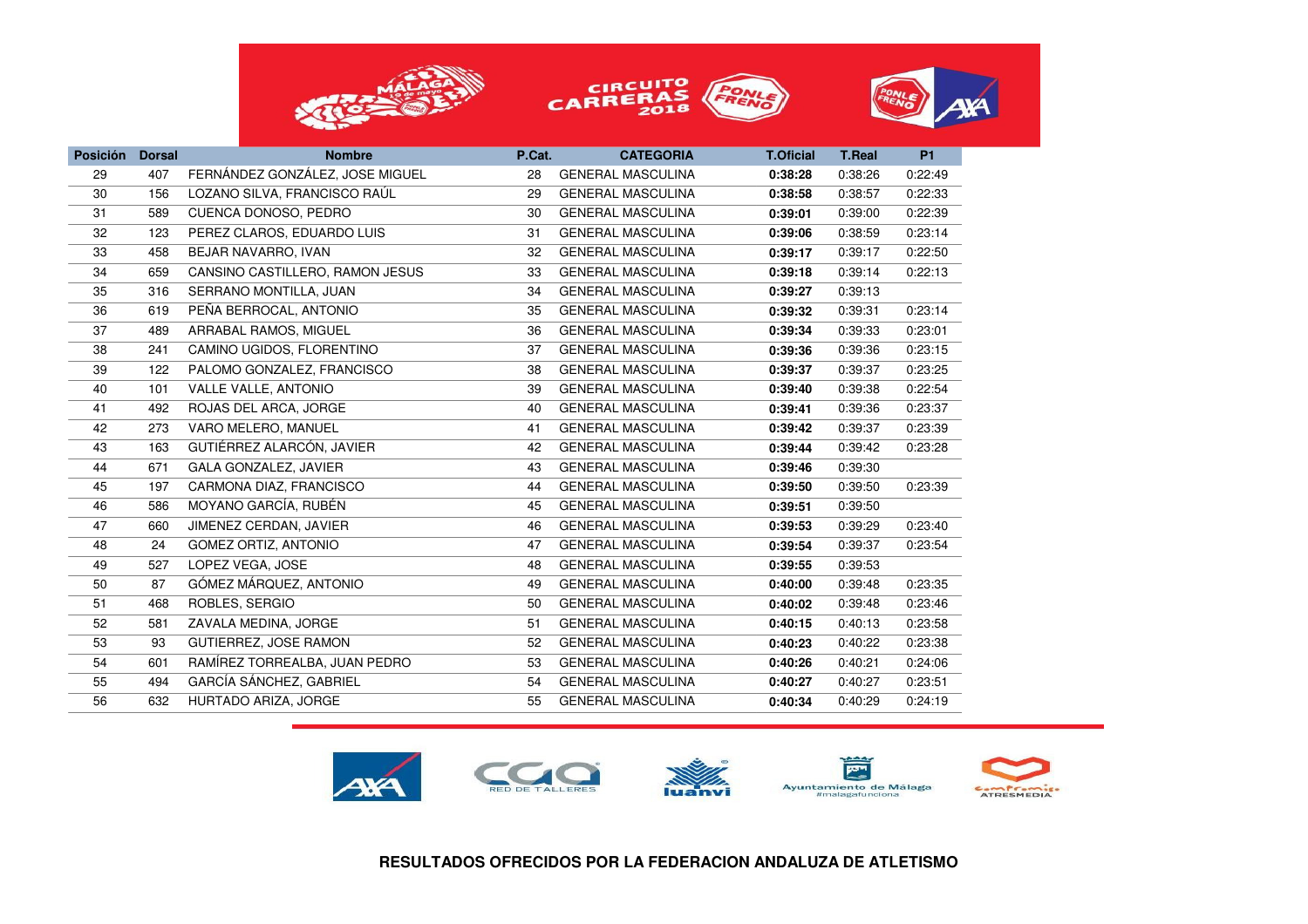





| <b>Posición</b> | <b>Dorsal</b> | <b>Nombre</b>                      | P.Cat. | <b>CATEGORIA</b>         | <b>T.Oficial</b> | <b>T.Real</b> | <b>P1</b> |
|-----------------|---------------|------------------------------------|--------|--------------------------|------------------|---------------|-----------|
| 57              | 348           | LÓPEZ PODADERA, MIGUEL ÁNGEL       | 56     | <b>GENERAL MASCULINA</b> | 0:40:34          | 0:40:25       | 0:24:06   |
| 58              | 637           | SERRANO MARTIN, JUAN MANUEL        | 57     | <b>GENERAL MASCULINA</b> | 0:40:49          | 0:40:46       | 0:23:51   |
| 59              | 128           | PASCUAL RUIZ, LUIS                 | 58     | <b>GENERAL MASCULINA</b> | 0:40:49          | 0:40:46       | 0:24:05   |
| 60              | 453           | CÉSAR SALIDO, FRANCISCO JAVIER     | 59     | <b>GENERAL MASCULINA</b> | 0:40:52          | 0:40:45       | 0:24:03   |
| 61              | 212           | MARTÍNEZ NAVARRO, JOSÉ             | 60     | <b>GENERAL MASCULINA</b> | 0:40:52          | 0:40:50       | 0:23:40   |
| 62              | 676           | SANCHEZ MARTIN, JUAN MANUEL        | 61     | <b>GENERAL MASCULINA</b> | 0:40:53          | 0:40:52       | 0:23:37   |
| 63              | 599           | MARTIN HURTADO, JOSÉ ANTONIO       | 62     | <b>GENERAL MASCULINA</b> | 0:40:59          | 0:40:54       | 0:24:16   |
| 64              | 390           | GARCÍA PEREZ, JUAN JOSE            | 63     | <b>GENERAL MASCULINA</b> | 0:41:01          | 0:40:41       | 0:24:32   |
| 65              | 645           | MORITO SAEZ, GUILLERMO             | 64     | <b>GENERAL MASCULINA</b> | 0:41:11          | 0:41:07       | 0:23:59   |
| 66              | 479           | RUIZ RANDO, ALBERTO                | 65     | <b>GENERAL MASCULINA</b> | 0:41:19          | 0:41:14       | 0:24:05   |
| 67              | 626           | GÁLVEZ GÓMEZ, JOSÉ MANUEL          | 66     | <b>GENERAL MASCULINA</b> | 0:41:19          | 0:41:19       | 0:23:58   |
| 68              | 287           | BURGOS MANCEBO, FRANCISCO JAVIER   | 67     | <b>GENERAL MASCULINA</b> | 0:41:29          | 0:41:27       | 0:24:20   |
| 69              | 324           | PUERTO ROSELLÓ, HUGO               | 68     | <b>GENERAL MASCULINA</b> | 0:41:30          | 0:41:23       | 0:23:35   |
| 70              | 325           | VERA DOMÍNGUEZ, ROCÍO              | 69     | <b>GENERAL MASCULINA</b> | 0:41:31          | 0:41:31       |           |
| 71              | 378           | ZAMORA LÓPEZ, SERGIO               | 70     | <b>GENERAL MASCULINA</b> | 0:41:33          | 0:41:22       | 0:24:47   |
| 72              | 528           | <b>GOMEZ PEREZ, ANTONIO</b>        | 71     | <b>GENERAL MASCULINA</b> | 0:41:39          | 0:41:15       | 0:25:38   |
| 73              | 461           | ALCÁNTARA ROBLES, JORGE            | 72     | <b>GENERAL MASCULINA</b> | 0:41:42          | 0:41:37       | 0:24:12   |
| 74              | 580           | BERGILLOS RUIZ, FERNANDO           | 73     | <b>GENERAL MASCULINA</b> | 0:41:45          | 0:41:42       | 0:24:36   |
| 75              | 312           | LOPEZ SALIDO, ANTONIO JESUS        | 74     | <b>GENERAL MASCULINA</b> | 0:41:45          | 0:41:42       | 0:24:21   |
| 76              | 244           | GINES LARA, ISAIAS                 | 75     | <b>GENERAL MASCULINA</b> | 0:41:45          | 0:41:45       | 0:24:34   |
| 77              | 675           | RUIZ GARCIA, JAVIER                | 76     | <b>GENERAL MASCULINA</b> | 0:41:48          | 0:41:09       | 0:25:54   |
| 78              | 467           | CAMPOS VELASCO, JUAN RAMÓN         | 77     | <b>GENERAL MASCULINA</b> | 0:41:48          | 0:41:46       | 0:24:05   |
| 79              | 456           | LÓPEZ ROMERO, JAVIER               | 78     | <b>GENERAL MASCULINA</b> | 0:41:54          | 0:41:54       | 0:25:09   |
| 80              | 186           | ALVAREZ ABUIN, NAHUEL              | 79     | <b>GENERAL MASCULINA</b> | 0:41:58          | 0:41:52       | 0:24:50   |
| 81              | 559           | BORREGO ROLDÁN, JUAN               | 80     | <b>GENERAL MASCULINA</b> | 0:42:04          | 0:42:01       | 0:24:02   |
| 82              | 238           | HURTADO GONZÁLEZ, FRANCISCO MANUEL | 81     | <b>GENERAL MASCULINA</b> | 0:42:06          | 0:42:06       | 0:24:52   |
| 83              | 145           | MORENO JIMENEZ, MIGUEL ANGEL       | 82     | <b>GENERAL MASCULINA</b> | 0:42:06          | 0:41:58       | 0:24:45   |
| 84              | 457           | PERIÑÁN MERELO, ANTONIO            | 83     | <b>GENERAL MASCULINA</b> | 0:42:06          | 0:42:04       | 0:24:52   |

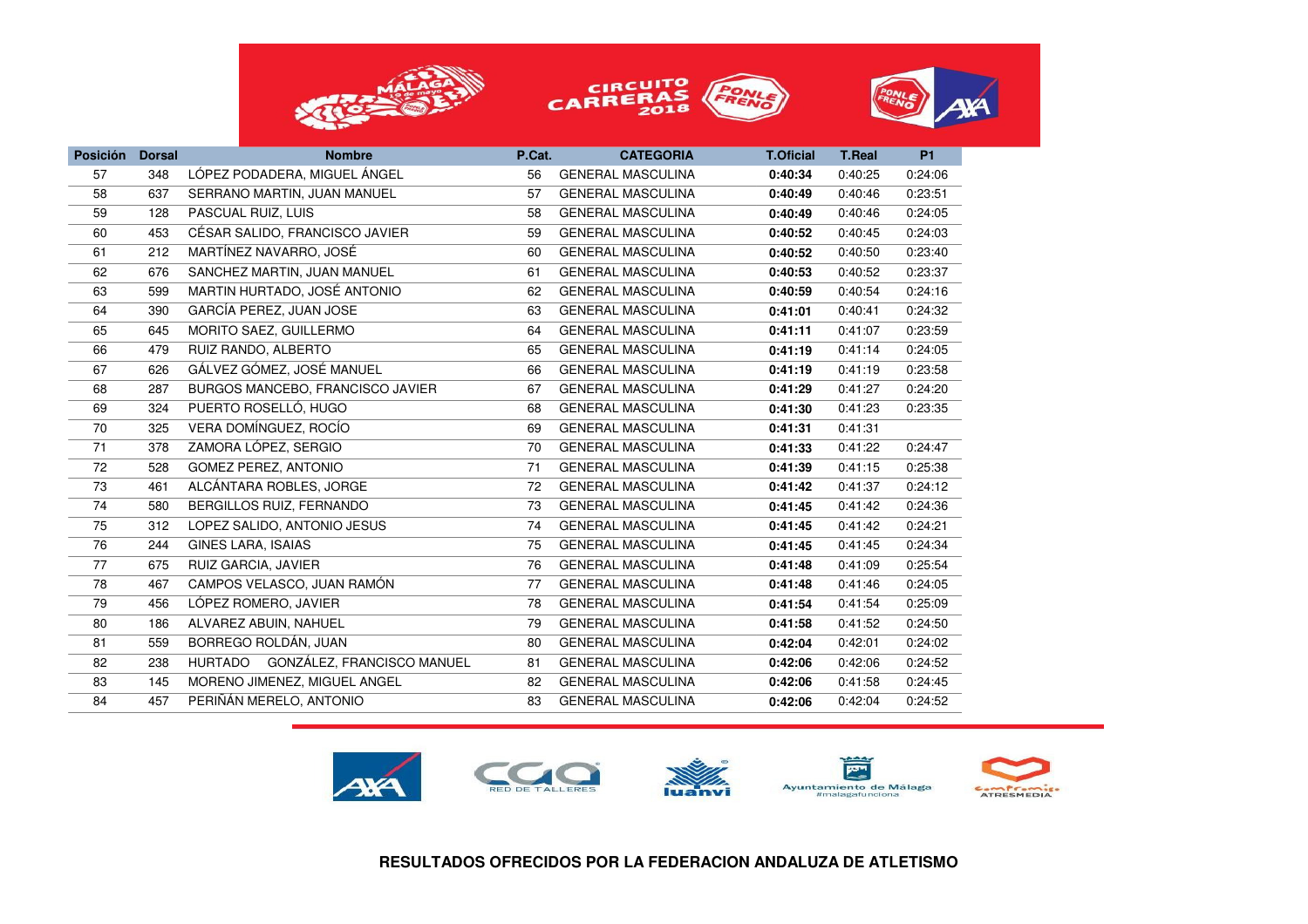





| <b>Posición</b> | <b>Dorsal</b> | <b>Nombre</b>                   | P.Cat.         | <b>CATEGORIA</b>         | <b>T.Oficial</b> | <b>T.Real</b> | <b>P1</b> |
|-----------------|---------------|---------------------------------|----------------|--------------------------|------------------|---------------|-----------|
| 85              | 239           | PULIDO BENITO, VICTOR           | 84             | <b>GENERAL MASCULINA</b> | 0:42:06          | 0:41:59       | 0:24:23   |
| 86              | 639           | VERGARA ORTIGOSA, JOSÉ          | 85             | <b>GENERAL MASCULINA</b> | 0:42:16          | 0:41:40       | 0:25:20   |
| 87              | 498           | MARTÍNEZ CORTÉS, JUAN MÍGUEL    | 86             | <b>GENERAL MASCULINA</b> | 0:42:19          | 0:42:15       | 0:25:11   |
| 88              | 102           | SALAS FERNÁNDEZ, FCO. JAVIER    | 87             | <b>GENERAL MASCULINA</b> | 0:42:19          | 0:42:14       | 0:25:13   |
| 89              | 248           | ESPEJO BARRANCO, ANTONIO        | 88             | <b>GENERAL MASCULINA</b> | 0:42:23          | 0:42:04       | 0:25:00   |
| 90              | 530           | OSORIO MARTIN, CRUZ             | 89             | <b>GENERAL MASCULINA</b> | 0:42:24          | 0:42:19       | 0:25:01   |
| 91              | 533           | ROMERO CAPITAN, MAURICIO        | 90             | <b>GENERAL MASCULINA</b> | 0:42:25          | 0:42:21       | 0:25:02   |
| 92              | 451           | DOMÍNGUEZ ALLEGUE, PEDRO        | 91             | <b>GENERAL MASCULINA</b> | 0:42:34          | 0:42:26       | 0:24:38   |
| 93              | 45            | FERNANDEZ SANCHEZ, FRANCISCO    | 92             | <b>GENERAL MASCULINA</b> | 0:42:40          | 0:42:37       | 0:24:32   |
| 94              | 309           | CARDOSO, DANIELA ANGÉLICA       | $\overline{c}$ | <b>GENERAL FEMENINA</b>  | 0:42:40          | 0:42:20       | 0:25:02   |
| 95              | 606           | CHICO PARDAL, RAFAEL ALBERTO    | 93             | <b>GENERAL MASCULINA</b> | 0:42:44          | 0:42:38       | 0:26:06   |
| 96              | 121           | SUÁREZ GARCÍA, ÁNGEL            | 94             | <b>GENERAL MASCULINA</b> | 0:42:48          | 0:42:44       | 0:25:10   |
| 97              | 491           | ROBLES PRIETO, FRANCISCO JAVIER | 95             | <b>GENERAL MASCULINA</b> | 0:42:56          | 0:42:40       | 0:25:30   |
| 98              | 334           | CORDOBA SANCHEZ, PABLO          | 96             | <b>GENERAL MASCULINA</b> | 0:42:57          | 0:42:41       | 0:26:06   |
| 99              | 596           | BUENO CUADROS, LUIS JAVIER      | 97             | <b>GENERAL MASCULINA</b> | 0:42:58          | 0:42:32       |           |
| 100             | 441           | LAMAS HERNANDEZ, CARLOS         | 98             | <b>GENERAL MASCULINA</b> | 0:42:59          | 0:42:54       | 0:25:11   |
| 101             | 438           | LOPEZ GOMEZ, ALBERTO            | 99             | <b>GENERAL MASCULINA</b> | 0:43:07          | 0:42:55       | 0:25:24   |
| 102             | 377           | GALLEGO BERCHES, JUAN ANTONIO   | 100            | <b>GENERAL MASCULINA</b> | 0:43:08          | 0:42:52       | 0:26:22   |
| 103             | 140           | RAMOS JIMÉNEZ, MANUEL           | 101            | <b>GENERAL MASCULINA</b> | 0:43:12          | 0:43:07       |           |
| 104             | 207           | RUIZ ESTRADA, FRANCISCO JAVIER  | 102            | <b>GENERAL MASCULINA</b> | 0:43:13          | 0:43:09       | 0:25:31   |
| 105             | 532           | HERNANDEZ CATENA, VICENTE       | 103            | <b>GENERAL MASCULINA</b> | 0:43:16          | 0:43:01       | 0:25:08   |
| 106             | 545           | GARCIA LUQUE, JORGE             | 104            | <b>GENERAL MASCULINA</b> | 0:43:19          | 0:43:01       | 0:25:22   |
| 107             | 347           | JIMÉNEZ PERDIGÓN, RAFAEL        | 105            | <b>GENERAL MASCULINA</b> | 0:43:26          | 0:43:20       | 0:25:51   |
| 108             | 668           | CARMONA DÍAZ, IGNACIO           | 106            | <b>GENERAL MASCULINA</b> | 0:43:32          | 0:43:32       | 0:26:08   |
| 109             | 567           | DANMER, KAI UWE                 | 107            | <b>GENERAL MASCULINA</b> | 0:43:35          | 0:43:31       | 0:25:50   |
| 110             | 229           | MÉNDEZ MARTÍN, ANTONIO          | 108            | <b>GENERAL MASCULINA</b> | 0:43:44          | 0:43:04       |           |
| 111             | 251           | GONZÁLEZ DELGADO, MARIO         | 109            | <b>GENERAL MASCULINA</b> | 0:43:58          | 0:43:56       | 0:25:09   |
| 112             | 31            | MARTÍN FERNANDEZ, JUAN MANUEL   | 110            | <b>GENERAL MASCULINA</b> | 0:43:59          | 0:43:38       | 0:26:29   |

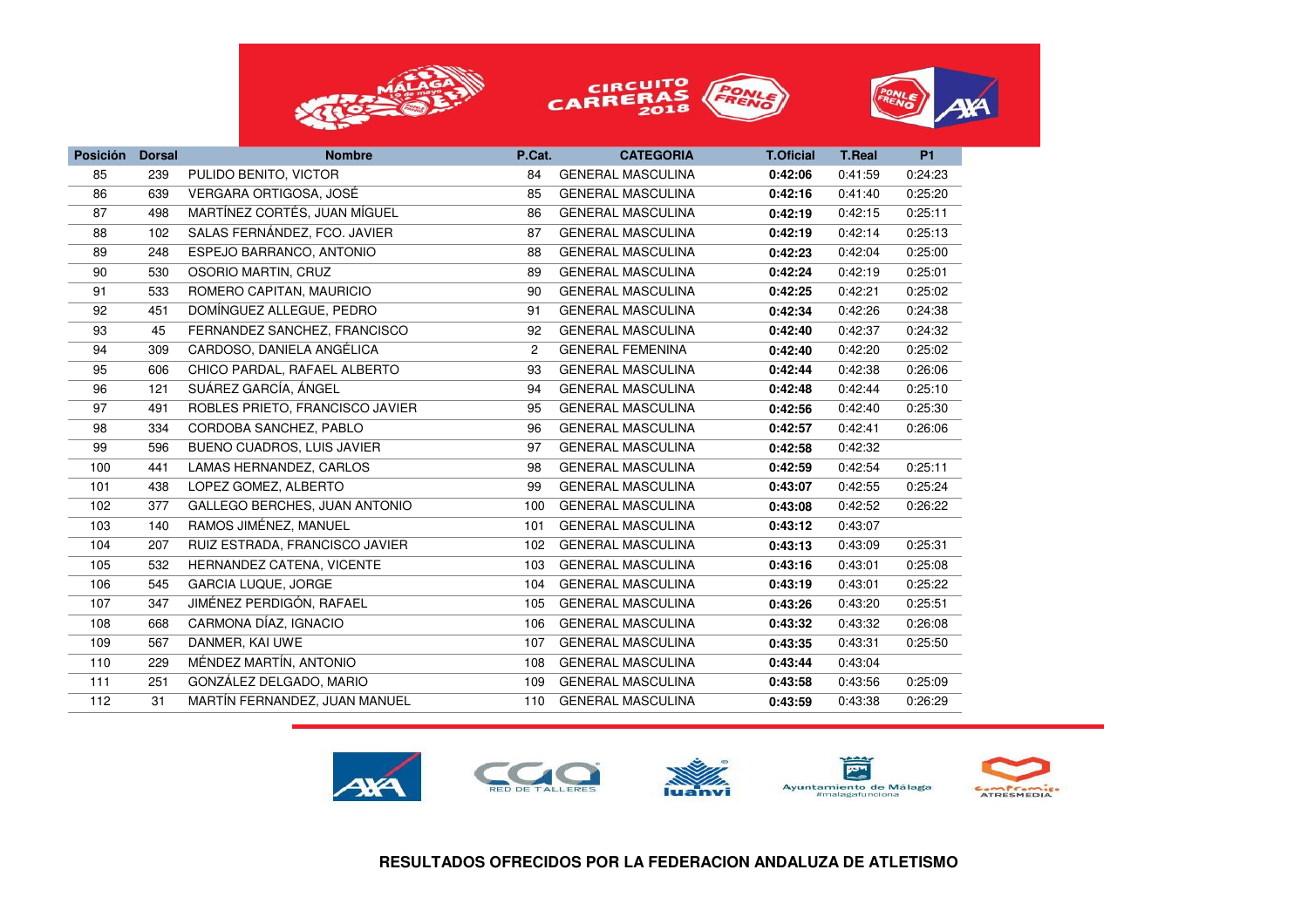





| <b>Posición</b> | <b>Dorsal</b>  | <b>Nombre</b>                     | P.Cat. | <b>CATEGORIA</b>         | <b>T.Oficial</b> | <b>T.Real</b> | <b>P1</b> |
|-----------------|----------------|-----------------------------------|--------|--------------------------|------------------|---------------|-----------|
| 113             | 358            | SANCHEZ GALLEGO, JESUS ALEJANDRO  | 111    | <b>GENERAL MASCULINA</b> | 0:44:05          | 0:44:01       | 0:25:51   |
| 114             | 285            | GALLEGO RUIZ, VICENTE RAFAEL      | 112    | <b>GENERAL MASCULINA</b> | 0:44:09          | 0:44:03       | 0:26:16   |
| 115             | 408            | ALARCÓN GONZÁLEZ, ANA MARIA       | 3      | <b>GENERAL FEMENINA</b>  | 0:44:12          | 0:44:10       | 0:25:58   |
| 116             | 10             | GARCÍA GARRIDO, SEBASTIÁN         | 113    | <b>GENERAL MASCULINA</b> | 0:44:20          | 0:44:19       | 0:25:50   |
| 117             | 65             | FLORIDO RAMOS, FCO JAVIER         | 114    | <b>GENERAL MASCULINA</b> | 0:44:22          | 0:44:22       | 0:26:14   |
| 118             | 568            | ALBA LLAMAS, JUAN                 | 115    | <b>GENERAL MASCULINA</b> | 0:44:29          | 0:44:21       | 0:26:15   |
| 119             | 34             | CONTRERAS MARTOS, ALFREDO         | 116    | <b>GENERAL MASCULINA</b> | 0:44:34          | 0:44:32       | 0:26:25   |
| 120             | 522            | DE DIOS LÓPEZ, PEDRO              | 117    | <b>GENERAL MASCULINA</b> | 0:44:35          | 0:44:31       | 0:26:29   |
| 121             | 294            | GONZALEZ MUÑOZ, JUAN MANUEL       | 118    | <b>GENERAL MASCULINA</b> | 0:44:36          | 0:44:26       | 0:25:27   |
| 122             | 130            | MARTÍN ROLDÁN, JUAN ANTONIO       | 119    | <b>GENERAL MASCULINA</b> | 0:44:39          | 0:43:54       | 0:26:34   |
| 123             | 185            | LÓPEZ CEBRIÁN, ALBERTO            | 120    | <b>GENERAL MASCULINA</b> | 0:44:41          | 0:44:28       | 0:26:02   |
| 124             | 640            | VIGO DIAZ, JOSE                   | 121    | <b>GENERAL MASCULINA</b> | 0:44:48          | 0:44:46       |           |
| 125             | 635            | PEREZ CALZADO, JOSE ANTONIO       | 122    | <b>GENERAL MASCULINA</b> | 0:44:48          | 0:44:46       | 0:26:19   |
| 126             | 304            | AGUILAR ESPAÑA, DANIEL            | 123    | <b>GENERAL MASCULINA</b> | 0:44:49          | 0:44:49       | 0:25:54   |
| 127             | 420            | CARRION ALMAGRO, ADRIAN           | 124    | <b>GENERAL MASCULINA</b> | 0:44:51          | 0:44:21       | 0:27:13   |
| 128             | 598            | ALVAREZ LOPEZ, SERGIO             | 125    | <b>GENERAL MASCULINA</b> | 0:44:52          | 0:44:21       | 0:28:00   |
| 129             | 192            | GONZALEZ ARMERO, ANDRES           | 126    | <b>GENERAL MASCULINA</b> | 0:44:55          | 0:44:52       | 0:25:54   |
| 130             | 578            | ALASTRA SANCHEZ, FRANCISCO MIGUEL | 127    | <b>GENERAL MASCULINA</b> | 0:44:55          | 0:44:31       | 0:27:56   |
| 131             | 59             | TORRES JIMENEZ, JUAN CARLOS       | 128    | <b>GENERAL MASCULINA</b> | 0:44:57          | 0:44:49       | 0:26:20   |
| 132             | 17             | PEDROZA ARGÜELLO, ERIC YAEL       | 129    | <b>GENERAL MASCULINA</b> | 0:45:06          | 0:45:01       | 0:26:31   |
| 133             | $\overline{c}$ | LÓPEZ ROMERO, FRANCISCO JAVIER    | 130    | <b>GENERAL MASCULINA</b> | 0:45:07          | 0:45:07       | 0:26:06   |
| 134             | 23             | MARTOS PACHECO, JUAN ANTONIO      | 131    | <b>GENERAL MASCULINA</b> | 0:45:08          | 0:45:04       | 0:26:18   |
| 135             | 514            | RODRÍGUEZ COTILLA, SANTIAGO       | 132    | <b>GENERAL MASCULINA</b> | 0:45:11          | 0:45:03       | 0:26:13   |
| 136             | 224            | <b>GOMEZ RODRIGUEZ, FELIPE</b>    | 133    | <b>GENERAL MASCULINA</b> | 0:45:11          | 0:44:56       | 0:27:18   |
| 137             | 255            | LUJÁN OCHANDO, JOSÉ ANTONIO       | 134    | <b>GENERAL MASCULINA</b> | 0:45:15          | 0:44:54       | 0:26:31   |
| 138             | 319            | CAMPOS RUIZ, JOSÉ LUIS            | 135    | <b>GENERAL MASCULINA</b> | 0:45:21          | 0:44:57       | 0:26:59   |
| 139             | 155            | BURGOS SANTOS, JULIO JOSÉ         | 136    | <b>GENERAL MASCULINA</b> | 0:45:21          | 0:45:21       | 0:26:04   |
| 140             | 512            | RAMOS PALMA, JOSE MIGUEL          | 137    | <b>GENERAL MASCULINA</b> | 0:45:23          | 0:44:59       | 0:27:10   |

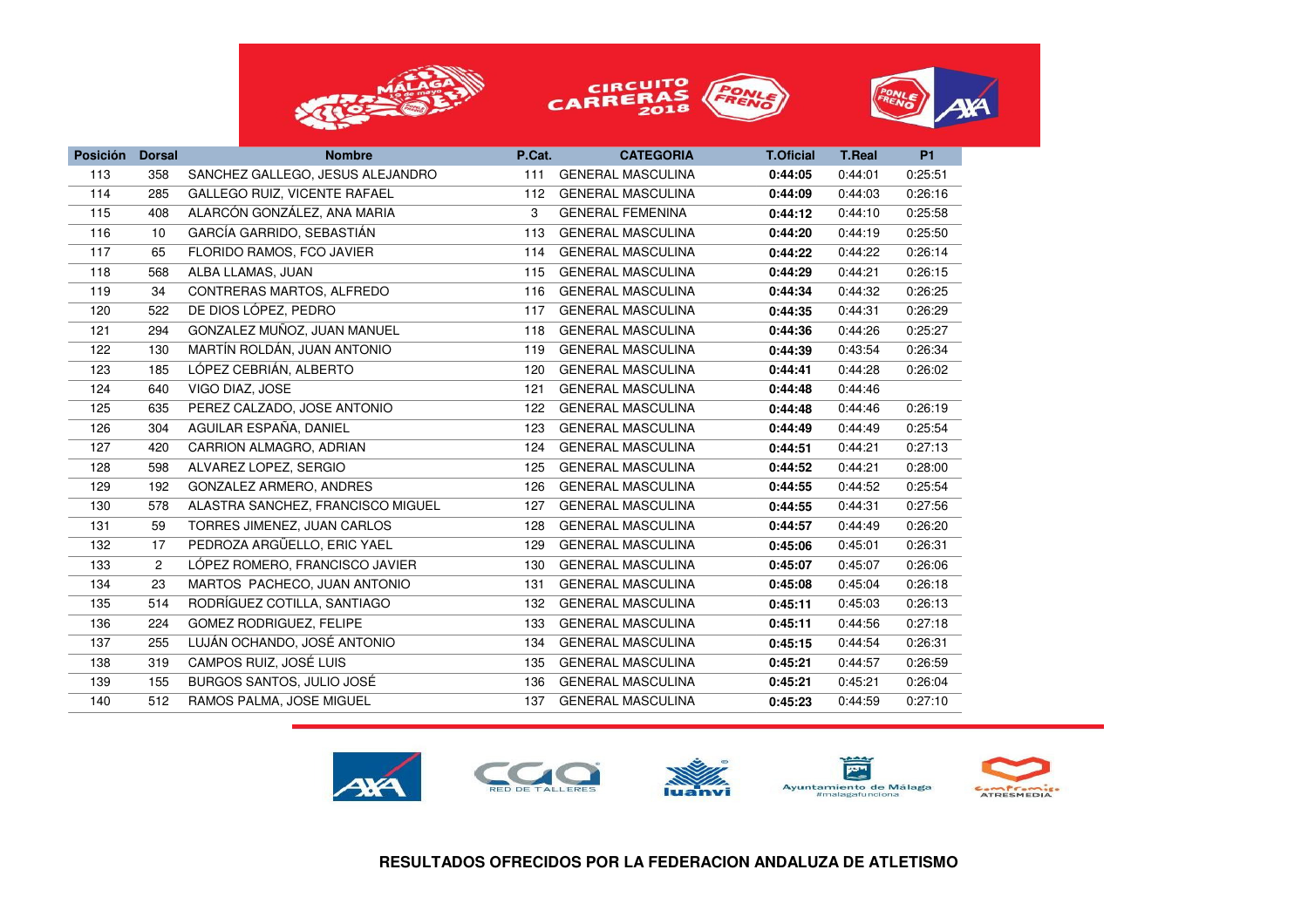





| <b>Posición</b> | <b>Dorsal</b> | <b>Nombre</b>                   | P.Cat. | <b>CATEGORIA</b>         | <b>T.Oficial</b> | <b>T.Real</b> | <b>P1</b> |
|-----------------|---------------|---------------------------------|--------|--------------------------|------------------|---------------|-----------|
| 141             | 124           | <b>ESCRIBANO GARCIA, JESUS</b>  | 138    | <b>GENERAL MASCULINA</b> | 0:45:32          | 0:45:32       | 0:26:26   |
| 142             | 464           | ESLAVA BAÑASCO, ANDRES          | 139    | <b>GENERAL MASCULINA</b> | 0:45:34          | 0:45:30       | 0:26:42   |
| 143             | 624           | SÁNCHEZ NARVÁEZ, ALEJANDRO      | 140    | <b>GENERAL MASCULINA</b> | 0:45:35          | 0:45:26       | 0:25:51   |
| 144             | 249           | GARCIA FERNANDEZ, JOAQUIN       | 141    | <b>GENERAL MASCULINA</b> | 0:45:37          | 0:45:36       | 0:26:25   |
| 145             | 361           | ARANDA MENA, FRANCISCO JOSÉ     | 142    | <b>GENERAL MASCULINA</b> | 0:45:41          | 0:45:41       | 0:26:33   |
| 146             | 270           | VELILLA RODRIGÁLVAREZ, ÁNGEL    | 143    | <b>GENERAL MASCULINA</b> | 0:45:43          | 0:45:36       | 0:27:30   |
| 147             | 328           | DE LA HOZ RUIZ, ANTONIO         | 144    | <b>GENERAL MASCULINA</b> | 0:45:45          | 0:45:22       | 0:26:48   |
| 148             | 662           | SANCHEZ, MANU                   | 145    | <b>GENERAL MASCULINA</b> | 0:45:46          | 0:45:25       | 0:27:32   |
| 149             | 554           | LABRADOR DE TORO, BERNARDINO    | 146    | <b>GENERAL MASCULINA</b> | 0:45:47          | 0:45:47       | 0:26:43   |
| 150             | 595           | ARJONA PRIETO, LUIS MANUEL      | 147    | <b>GENERAL MASCULINA</b> | 0:45:48          | 0:45:41       | 0:27:32   |
| 151             | 459           | CABRERA CASTILLO, PEDRO         | 148    | <b>GENERAL MASCULINA</b> | 0:45:52          | 0:45:37       | 0:27:34   |
| 152             | 282           | CALERO REINA, ANTONIO MOISÉS    | 149    | <b>GENERAL MASCULINA</b> | 0:45:58          | 0:45:58       | 0:27:48   |
| 153             | 469           | PAREJA PEREZ, RAMIRO            | 150    | <b>GENERAL MASCULINA</b> | 0:46:02          | 0:46:01       | 0:27:07   |
| 154             | 621           | MARTÍNEZ OSORIO. MANUEL         | 151    | <b>GENERAL MASCULINA</b> | 0:46:05          | 0:46:05       | 0:27:38   |
| 155             | 21            | MORENO TERRONES, SALVADOR       | 152    | <b>GENERAL MASCULINA</b> | 0:46:06          | 0:45:44       | 0:27:06   |
| 156             | 182           | RUIZ LÓPEZ, PABLO               | 153    | <b>GENERAL MASCULINA</b> | 0:46:14          | 0:46:02       | 0:27:18   |
| 157             | 64            | CASTILLO HERNANDEZ, JOSE MIGUEL | 154    | <b>GENERAL MASCULINA</b> | 0:46:17          | 0:46:05       | 0:27:28   |
| 158             | 594           | CASTRO FONTIVEROS, JUAN CARLOS  | 155    | <b>GENERAL MASCULINA</b> | 0:46:18          | 0:46:15       | 0:27:03   |
| 159             | 463           | RAMÍREZ MON, ESTEBAN            | 156    | <b>GENERAL MASCULINA</b> | 0:46:18          | 0:46:18       | 0:28:22   |
| 160             | 472           | LARA PELAEZ, FRANCISCO JAVIER   | 157    | <b>GENERAL MASCULINA</b> | 0:46:24          | 0:46:23       | 0:27:22   |
| 161             | 393           | ALBA LUQUE, ANTONIO             | 158    | <b>GENERAL MASCULINA</b> | 0:46:25          | 0:46:13       | 0:27:34   |
| 162             | 314           | GONZALEZ ROMERO, DAVID          | 159    | <b>GENERAL MASCULINA</b> | 0:46:31          | 0:46:25       | 0:27:08   |
| 163             | 35            | CUBILLAS RODRIGUEZ, ALFONSO     | 160    | <b>GENERAL MASCULINA</b> | 0:46:32          | 0:46:26       | 0:28:01   |
| 164             | 313           | SABORIDO DÍAZ, JOSÉ LUÍS        | 161    | <b>GENERAL MASCULINA</b> | 0:46:37          | 0:46:30       | 0:27:06   |
| 165             | 173           | RAMÍREZ SÁNCHEZ, DANIEL         | 162    | <b>GENERAL MASCULINA</b> | 0:46:41          | 0:46:01       | 0:28:18   |
| 166             | 26            | JIMENEZ VICENTE, JOSE           | 163    | <b>GENERAL MASCULINA</b> | 0:46:44          | 0:46:44       | 0:27:39   |
| 167             | 510           | GALISTEO MARTÍN, ALEJANDRO      | 164    | <b>GENERAL MASCULINA</b> | 0:46:44          | 0:46:35       | 0:27:30   |
| 168             | 404           | GONZÁLEZ RAMÍREZ, MARIO         | 165    | <b>GENERAL MASCULINA</b> | 0:46:47          | 0:46:41       | 0:27:57   |
|                 |               |                                 |        |                          |                  |               |           |

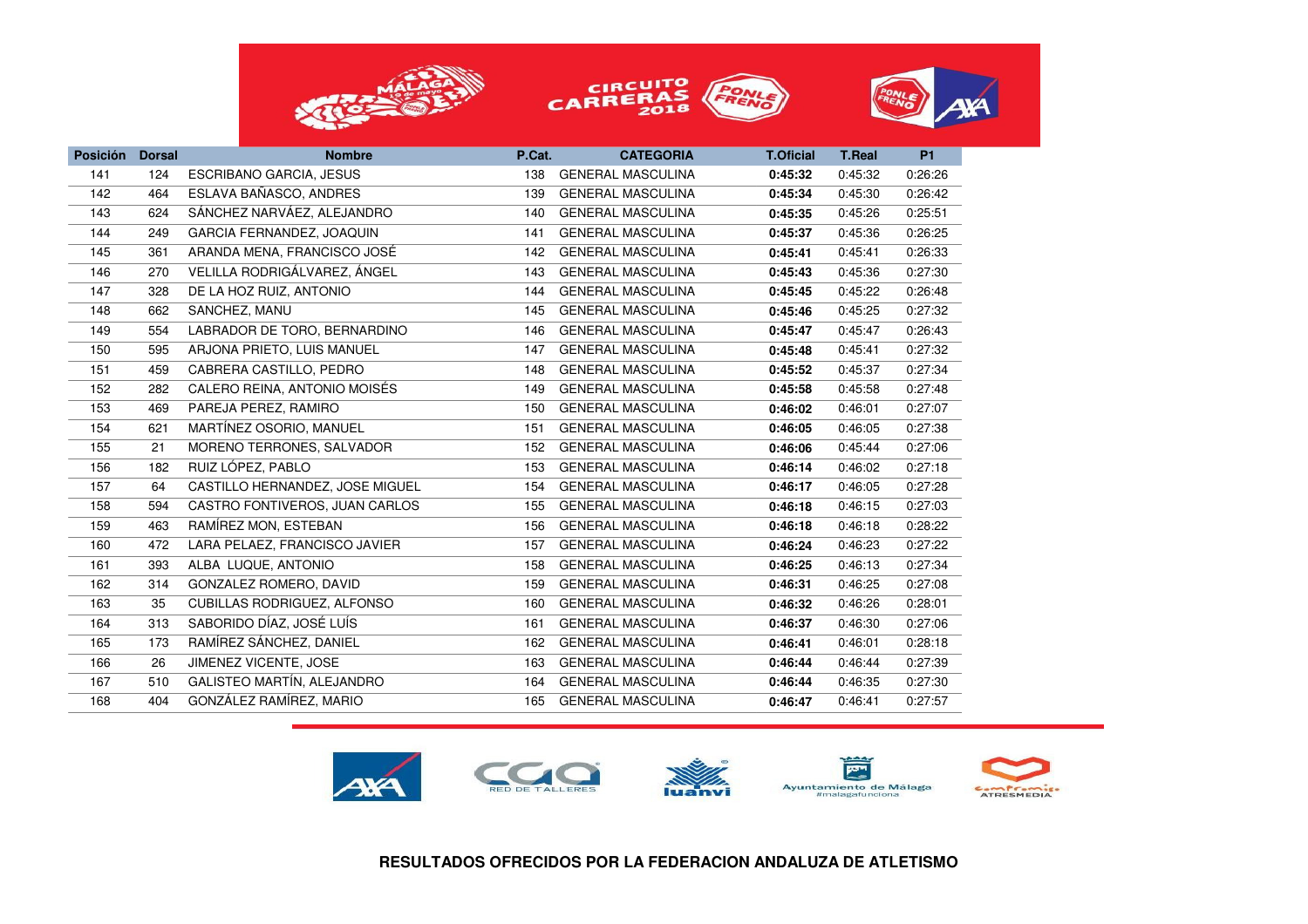





| <b>Posición</b> | <b>Dorsal</b> | <b>Nombre</b>                      | P.Cat. | <b>CATEGORIA</b>         | <b>T.Oficial</b> | <b>T.Real</b> | <b>P1</b> |
|-----------------|---------------|------------------------------------|--------|--------------------------|------------------|---------------|-----------|
| 169             | 391           | CAÑADAS BORES, BRUNO               | 166    | <b>GENERAL MASCULINA</b> | 0:46:50          | 0:46:44       | 0:27:36   |
| 170             | 335           | HERNÁNDEZ MARTÍN, FRANCISCO JAVIER | 167    | <b>GENERAL MASCULINA</b> | 0:46:51          | 0:46:51       | 0:27:07   |
| 171             | 216           | SÁNCHEZ BANDERA, MAYTE             | 4      | <b>GENERAL FEMENINA</b>  | 0:46:54          | 0:46:35       | 0:27:22   |
| 172             | 553           | CISNEROS MORENO, JUAN              | 168    | <b>GENERAL MASCULINA</b> | 0:46:56          | 0:46:22       | 0:28:29   |
| 173             | 403           | AZUAGA MARTIN, FRANCISCO           | 169    | <b>GENERAL MASCULINA</b> | 0:47:04          | 0:47:03       | 0:27:36   |
| 174             | 318           | CARNEROS MONTOYA, JUAN             | 170    | <b>GENERAL MASCULINA</b> | 0:47:05          | 0:47:05       | 0:27:43   |
| 175             | 353           | RUBIO RODRÍGUEZ. VÍCTOR            | 171    | <b>GENERAL MASCULINA</b> | 0:47:05          | 0:47:01       | 0:27:00   |
| 176             | 96            | LOZANO ESCOBAR, SALVADOR           | 172    | <b>GENERAL MASCULINA</b> | 0:47:06          | 0:47:00       | 0:27:50   |
| 177             | 651           | GONZÁLEZ MARTÍN, JUAN ANTONIO      | 173    | <b>GENERAL MASCULINA</b> | 0:47:06          | 0:46:52       | 0:27:44   |
| 178             | 220           | HINOJOSA HERNÁNDEZ, ANGEL          | 174    | <b>GENERAL MASCULINA</b> | 0:47:06          | 0:46:28       | 0:28:13   |
| 179             | 397           | LOMEÑA CANTOS, ANDRÉS              | 175    | <b>GENERAL MASCULINA</b> | 0:47:06          | 0:46:27       | 0:29:21   |
| 180             | 153           | ALONSO BARDÓN, JOSÉ MANUEL         | 176    | <b>GENERAL MASCULINA</b> | 0:47:13          | 0:46:27       | 0:29:09   |
| 181             | 175           | TORRES BARRAGÁN, JUAN AGUSTÍN      | 177    | <b>GENERAL MASCULINA</b> | 0:47:18          | 0:46:39       | 0:29:02   |
| 182             | 566           | NAVARRETE ROCA, FRANCISCO          | 178    | <b>GENERAL MASCULINA</b> | 0:47:19          | 0:47:01       | 0:28:23   |
| 183             | 389           | SILES CECILIA, CRISTÓBAL           | 179    | <b>GENERAL MASCULINA</b> | 0:47:19          | 0:47:14       | 0:27:43   |
| 184             | 51            | FERNANDEZ, JOSE MANUEL             | 180    | <b>GENERAL MASCULINA</b> | 0:47:20          | 0:46:37       | 0:28:44   |
| 185             | 644           | MARTIN IZQUIERDO, JAVIER           | 181    | <b>GENERAL MASCULINA</b> | 0:47:23          | 0:46:51       |           |
| 186             | 301           | DONCEL ALGABA, ENRIQUE JOSÉ        | 182    | <b>GENERAL MASCULINA</b> | 0:47:24          | 0:47:21       | 0:26:19   |
| 187             | 265           | PÉREZ CÉSPEDES, GERMÁN             | 183    | <b>GENERAL MASCULINA</b> | 0:47:25          | 0:47:11       | 0:28:47   |
| 188             | 103           | CASTRO LEOTTE, GUILLERMO           | 184    | <b>GENERAL MASCULINA</b> | 0:47:26          | 0:47:21       | 0:27:57   |
| 189             | 433           | ESPINOSA ALVAREZ, ADRIAN           | 185    | <b>GENERAL MASCULINA</b> | 0:47:26          | 0:47:26       | 0:28:26   |
| 190             | 43            | HERRERA CAPARROS, FRANCISCO        | 186    | <b>GENERAL MASCULINA</b> | 0:47:26          | 0:47:09       | 0:27:25   |
| 191             | 412           | MÁRQUEZ CASTILLA, MERCHE           | 5      | <b>GENERAL FEMENINA</b>  | 0:47:27          | 0:47:26       | 0:27:41   |
| 192             | 343           | ARIZA OSORIO, SERGIO               | 187    | <b>GENERAL MASCULINA</b> | 0:47:33          | 0:47:19       | 0:28:12   |
| 193             | 360           | GALVÁN MAYORAL, FRANCISCO          | 188    | <b>GENERAL MASCULINA</b> | 0:47:33          | 0:47:25       | 0:28:19   |
| 194             | 138           | SOTO CASTILLEJO, JOSÉ LUIS         | 189    | <b>GENERAL MASCULINA</b> | 0:47:35          | 0:47:23       | 0:28:10   |
| 195             | 107           | LIÑAN BERSABE, ANTONIO             | 190    | <b>GENERAL MASCULINA</b> | 0:47:36          | 0:47:31       | 0:27:50   |
| 196             | 209           | MUÑOZ RIOS, JORGE                  | 191    | <b>GENERAL MASCULINA</b> | 0:47:37          | 0:47:31       | 0:27:52   |
|                 |               |                                    |        |                          |                  |               |           |

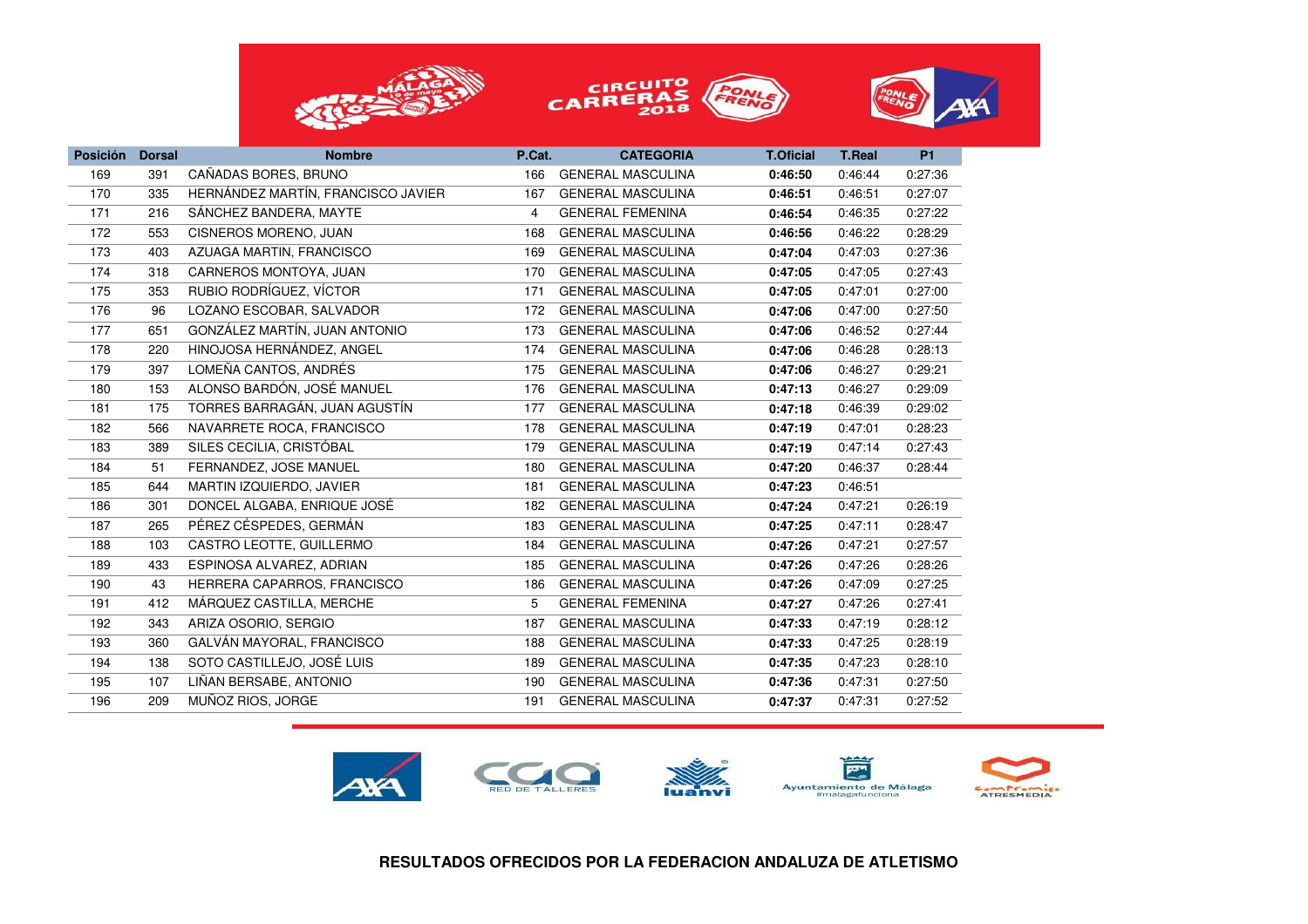





| <b>Posición</b> | <b>Dorsal</b> | <b>Nombre</b>                        | P.Cat. | <b>CATEGORIA</b>         | <b>T.Oficial</b> | <b>T.Real</b> | <b>P1</b> |
|-----------------|---------------|--------------------------------------|--------|--------------------------|------------------|---------------|-----------|
| 197             | 215           | FERNÁNDEZ GONZÁLEZ, ANTONIO JESÚS    | 192    | <b>GENERAL MASCULINA</b> | 0:47:38          | 0:46:57       | 0:29:20   |
| 198             | 50            | GARCIA RAMIREZ, CARLOS               | 193    | <b>GENERAL MASCULINA</b> | 0:47:46          | 0:47:03       | 0:28:43   |
| 199             | 462           | URBANO RAMÍREZ, IVÁN                 | 194    | <b>GENERAL MASCULINA</b> | 0:47:48          | 0:47:26       | 0:28:26   |
| 200             | 481           | SÁNCHEZ GONZÁLEZ, ANTONIO JOSÉ       | 195    | <b>GENERAL MASCULINA</b> | 0:47:49          | 0:47:35       | 0:29:06   |
| 201             | 541           | TELLEZ NUÑEZ, RUBEN                  | 196    | <b>GENERAL MASCULINA</b> | 0:47:51          | 0:47:36       | 0:29:08   |
| 202             | 610           | JURADO RAMIREZ, JUAN J               | 197    | <b>GENERAL MASCULINA</b> | 0:47:55          | 0:47:47       | 0:28:04   |
| 203             | 466           | RÍOS GONZALEZ, ANTONIO               | 198    | <b>GENERAL MASCULINA</b> | 0:47:55          | 0:47:50       | 0:28:03   |
| 204             | 465           | GARCÍA MORENO, ALCÁZAR               | 6      | <b>GENERAL FEMENINA</b>  | 0:47:56          | 0:47:56       | 0:28:36   |
| 205             | 471           | GAMARRO LEON, CARMEN                 | 7      | <b>GENERAL FEMENINA</b>  | 0:47:56          | 0:47:33       | 0:28:39   |
| 206             | 302           | DÍAZ MARTÍN, PEDRO JESUS             | 199    | <b>GENERAL MASCULINA</b> | 0:47:56          | 0:47:50       | 0:28:05   |
| 207             | 429           | BERMÚDEZ GRANADOS, JUAN JOSÉ         | 200    | <b>GENERAL MASCULINA</b> | 0:47:56          | 0:47:13       | 0:28:40   |
| 208             | 525           | NIETO CERVANTES, JOSÉ                | 201    | <b>GENERAL MASCULINA</b> | 0:47:57          | 0:47:10       | 0:29:33   |
| 209             | 476           | DONCEL GONZALEZ, ENRIQUE ANTONIO     | 202    | <b>GENERAL MASCULINA</b> | 0:47:57          | 0:47:53       | 0:28:28   |
| 210             | 428           | BERMÚDEZ SÁNCHEZ, ISMAEL             | 203    | <b>GENERAL MASCULINA</b> | 0:47:58          | 0:47:14       | 0:28:43   |
| 211             | 73            | PELAEZ ZAMORA, MIGUEL ANGEL          | 204    | <b>GENERAL MASCULINA</b> | 0:47:58          | 0:47:18       | 0:28:54   |
| 212             | 523           | VADILLO AGRIARTE, JOSE MANUEL        | 205    | <b>GENERAL MASCULINA</b> | 0:48:00          | 0:47:13       |           |
| 213             | 439           | MIRANDA MORA, ANGEL                  | 206    | <b>GENERAL MASCULINA</b> | 0:48:03          | 0:47:26       | 0:29:29   |
| 214             | 634           | MUÑOZ REBOLLO, JAVIER                | 207    | <b>GENERAL MASCULINA</b> | 0:48:05          | 0:48:03       | 0:27:58   |
| 215             | 80            | CASTRO SÁNCHEZ, JOSE                 | 208    | <b>GENERAL MASCULINA</b> | 0:48:07          | 0:47:21       |           |
| 216             | 369           | DELGADO RODRÍGUEZ, ROBERTO           | 209    | <b>GENERAL MASCULINA</b> | 0:48:07          | 0:48:05       | 0:27:32   |
| 217             | 346           | AGUILERA MOLINA, JACOBO              | 210    | <b>GENERAL MASCULINA</b> | 0:48:09          | 0:47:38       | 0:29:13   |
| 218             | 540           | TELLEZ NUÑEZ, FRANCISCO MIGUEL       | 211    | <b>GENERAL MASCULINA</b> | 0:48:18          | 0:48:04       | 0:29:07   |
| 219             | 435           | LOPEZ HIDALGO, CARLOS                | 212    | <b>GENERAL MASCULINA</b> | 0:48:25          | 0:48:25       | 0:28:41   |
| 220             | 56            | TERROBA MÁRQUEZ, JOSÉ LUIS           | 213    | <b>GENERAL MASCULINA</b> | 0:48:26          | 0:48:01       |           |
| 221             | 169           | GARCÍA GARCÍA, ISMAEL                | 214    | <b>GENERAL MASCULINA</b> | 0:48:27          | 0:47:42       | 0:29:36   |
| 222             | 673           | <b>GUZMAN SORIANO, CARLOS</b>        | 215    | <b>GENERAL MASCULINA</b> | 0:48:28          | 0:48:24       | 0:27:05   |
| 223             | 227           | GONZALEZ CABALLERO, MANUEL FRANCISCO | 216    | <b>GENERAL MASCULINA</b> | 0:48:28          | 0:47:56       | 0:29:15   |
| 224             | 571           | DE OSES MARTÍN, EDUARDO              | 217    | <b>GENERAL MASCULINA</b> | 0:48:29          | 0:48:03       |           |
|                 |               |                                      |        |                          |                  |               |           |



**RESULTADOS OFRECIDOS POR LA FEDERACION ANDALUZA DE ATLETISMO**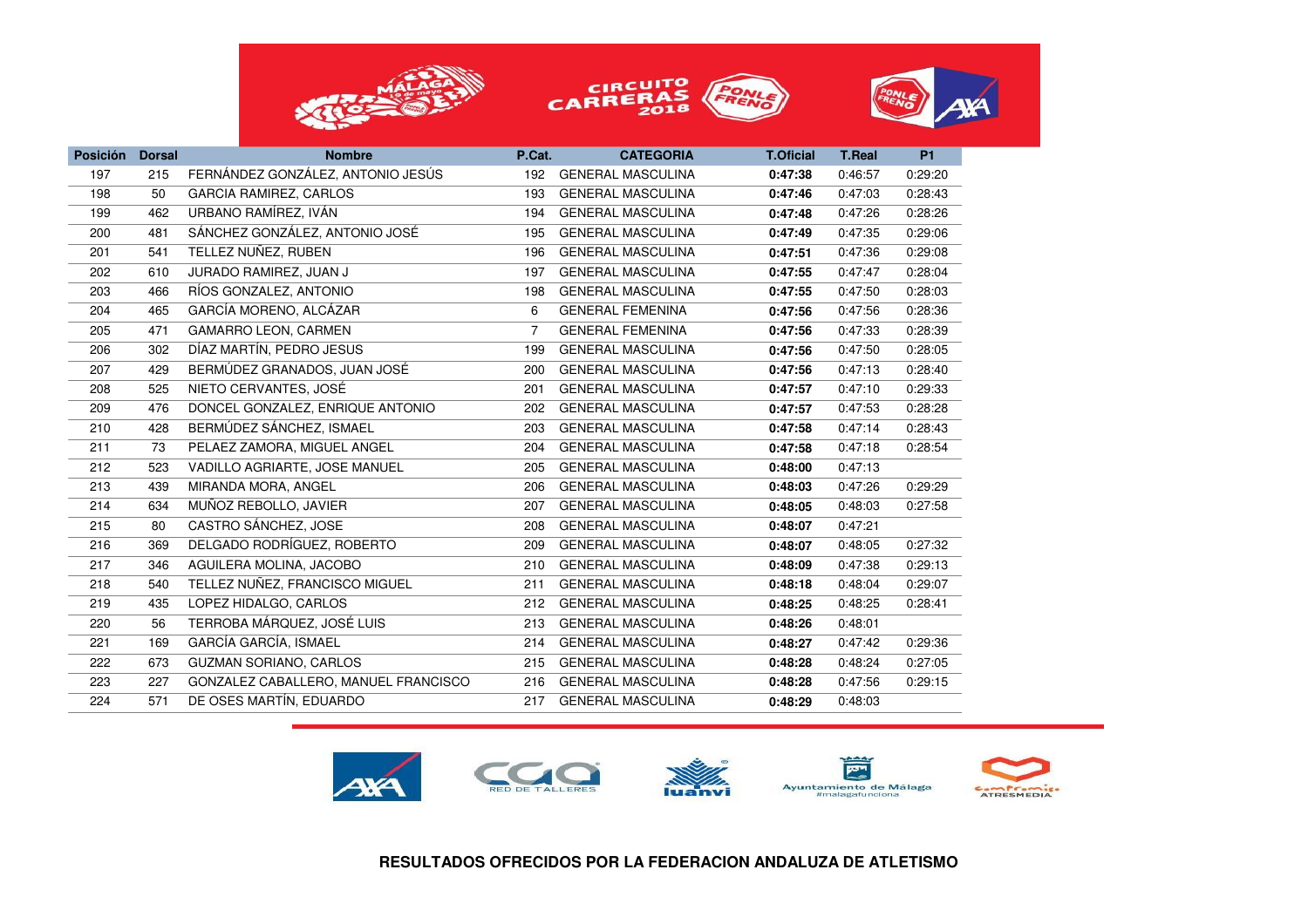





| <b>Posición</b> | <b>Dorsal</b> | <b>Nombre</b>                    | P.Cat.          | <b>CATEGORIA</b>         | <b>T.Oficial</b> | <b>T.Real</b> | <b>P1</b> |
|-----------------|---------------|----------------------------------|-----------------|--------------------------|------------------|---------------|-----------|
| 225             | 331           | NIETO GÓMEZ, JUAN BAUTISTA       | 218             | <b>GENERAL MASCULINA</b> | 0:48:29          | 0:48:06       | 0:28:43   |
| 226             | 94            | SZAUKA, MONICA                   | 8               | <b>GENERAL FEMENINA</b>  | 0:48:30          | 0:48:29       | 0:28:05   |
| 227             | 351           | SEDEÑO, JOSE                     | 219             | <b>GENERAL MASCULINA</b> | 0:48:33          | 0:48:12       | 0:29:56   |
| 228             | 534           | CARRILLO CORDOBÉS, PEDRO         | 220             | <b>GENERAL MASCULINA</b> | 0:48:35          | 0:48:21       | 0:28:03   |
| 229             | 38            | JIMÉNEZ PRIETO, ÁNGEL            | 221             | <b>GENERAL MASCULINA</b> | 0:48:36          | 0:48:29       | 0:28:22   |
| 230             | 396           | ORELLANA RAMIREZ, FABIAN         | 222             | <b>GENERAL MASCULINA</b> | 0:48:41          | 0:48:33       | 0:28:19   |
| 231             | 551           | LOPEZ MERINO, JOSÉ RAUL          | 223             | <b>GENERAL MASCULINA</b> | 0:48:44          | 0:48:35       | 0:29:24   |
| 232             | 643           | CONDE O'DONEL, CARLOS            | 224             | <b>GENERAL MASCULINA</b> | 0:48:46          | 0:48:46       | 0:28:36   |
| 233             | 415           | AGUILAR ARJONA, FRANCISCO JAVIER | 225             | <b>GENERAL MASCULINA</b> | 0:48:48          | 0:48:26       | 0:29:18   |
| 234             | 111           | MARTIN DE LA TORRE, OSCAR        | 226             | <b>GENERAL MASCULINA</b> | 0:48:49          | 0:48:35       | 0:28:17   |
| 235             | 58            | DELGADO GIL, DAVID               | 227             | <b>GENERAL MASCULINA</b> | 0:48:52          | 0:48:48       | 0:28:43   |
| 236             | 117           | GALLEGO SANCHEZ, ALEJANDRO       | 228             | <b>GENERAL MASCULINA</b> | 0:48:54          | 0:48:14       | 0:29:02   |
| 237             | 225           | FILARDI VIDALES, DANIEL          | 229             | <b>GENERAL MASCULINA</b> | 0:48:54          | 0:48:14       | 0:29:38   |
| 238             | 141           | JIMÉNEZ CUEVAS, ISABEL           | 9               | <b>GENERAL FEMENINA</b>  | 0:48:56          | 0:48:53       | 0:28:11   |
| 239             | 611           | ANGULO VENEGAS, MODESTO          | 230             | <b>GENERAL MASCULINA</b> | 0:48:57          | 0:48:42       | 0:28:52   |
| 240             | 600           | TORRENTE CASADO, FRANCISCO JOSÉ  | 231             | <b>GENERAL MASCULINA</b> | 0:48:58          | 0:48:29       | 0:29:15   |
| 241             | 513           | GONZALEZ URBANO, JUAN            | 232             | <b>GENERAL MASCULINA</b> | 0:49:01          | 0:48:40       |           |
| 242             | 134           | SANCHEZ VASCO, CARMEN            | 10              | <b>GENERAL FEMENINA</b>  | 0:49:03          | 0:49:03       | 0:27:32   |
| 243             | 447           | RODRIGUEZ BARQUERO, JOSE         | 233             | <b>GENERAL MASCULINA</b> | 0:49:06          | 0:49:03       | 0:28:18   |
| 244             | 13            | GONZÁLEZ SANTIAGO, ANTONIO       | 234             | <b>GENERAL MASCULINA</b> | 0:49:13          | 0:48:29       | 0:30:01   |
| 245             | 293           | GARCÍA GARCÍA, JOSÉ ANTONIO      | 235             | <b>GENERAL MASCULINA</b> | 0:49:14          | 0:48:56       | 0:28:33   |
| 246             | 292           | GARCÍA GONZÁLEZ, JOSÉ            | 236             | <b>GENERAL MASCULINA</b> | 0:49:14          | 0:48:54       | 0:28:34   |
| 247             | 672           | GAYOZO MORINIGO, MATILDE         | 11              | <b>GENERAL FEMENINA</b>  | 0:49:14          | 0:49:13       | 0:28:23   |
| 248             | 137           | CAPILLA NIETO, NOELIA            | 12 <sup>°</sup> | <b>GENERAL FEMENINA</b>  | 0:49:15          | 0:48:54       | 0:28:51   |
| 249             | 374           | SOLER PALMA, JAVIER              | 237             | <b>GENERAL MASCULINA</b> | 0:49:15          | 0:48:30       | 0:30:15   |
| 250             | 152           | OLMO MUÑOZ, FRANCISCO JOSE       | 238             | <b>GENERAL MASCULINA</b> | 0:49:15          | 0:49:15       | 0:28:52   |
| 251             | 628           | CABALIN ROBLES, MIGUEL ANGEL     | 239             | <b>GENERAL MASCULINA</b> | 0:49:19          | 0:48:59       | 0:29:15   |
| 252             | 631           | GONZALEZ LOPEZ, ANGEL JAVIER     | 240             | <b>GENERAL MASCULINA</b> | 0:49:20          | 0:49:17       | 0:28:27   |

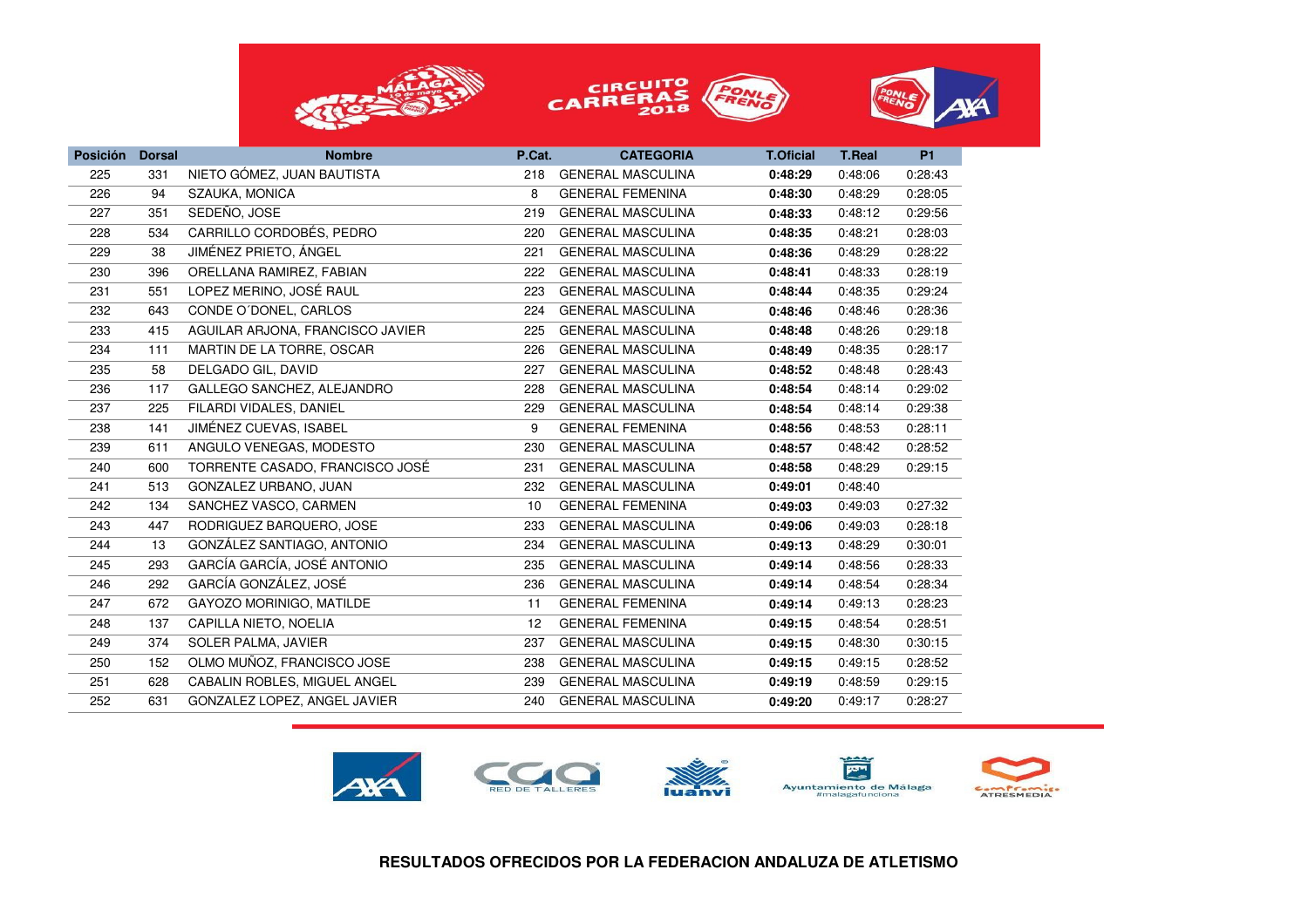





| <b>Posición</b> | <b>Dorsal</b> | <b>Nombre</b>                  | P.Cat. | <b>CATEGORIA</b>         | <b>T.Oficial</b> | <b>T.Real</b> | <b>P1</b> |
|-----------------|---------------|--------------------------------|--------|--------------------------|------------------|---------------|-----------|
| 253             | 517           | MATA PEREZ, BENJAMIN           | 241    | <b>GENERAL MASCULINA</b> | 0:49:22          | 0:48:39       | 0:29:41   |
| 254             | 184           | FRIAS LÓPEZ, JUAN LUIS         | 242    | <b>GENERAL MASCULINA</b> | 0:49:23          | 0:49:11       | 0:28:43   |
| 255             | 576           | CORTÉS ZOTES, AGUSTÍN FERNANDO | 243    | <b>GENERAL MASCULINA</b> | 0:49:26          | 0:49:08       | 0:29:02   |
| 256             | 183           | RUIZ LEAL, FRANCISCO JAVIER    | 244    | <b>GENERAL MASCULINA</b> | 0:49:26          | 0:49:10       | 0:28:52   |
| 257             | 78            | BONILLA SEDEÑO, PEDRO          | 245    | <b>GENERAL MASCULINA</b> | 0:49:32          | 0:48:50       |           |
| 258             | 12            | PÉREZ LEÓN, ANGEL              | 246    | <b>GENERAL MASCULINA</b> | 0:49:37          | 0:48:52       | 0:30:15   |
| 259             | 550           | GÓMEZ GÓMEZ, ANTONIO           | 247    | <b>GENERAL MASCULINA</b> | 0:49:39          | 0:49:30       | 0:29:21   |
| 260             | 14            | MORENO BARCO, SALVADOR         | 248    | <b>GENERAL MASCULINA</b> | 0:49:40          | 0:48:57       | 0:30:15   |
| 261             | 400           | ROSELL SÁNCHEZ, BEGOÑA         | 13     | <b>GENERAL FEMENINA</b>  | 0:49:42          | 0:49:10       | 0:29:25   |
| 262             | 190           | COSTA OLIVEIRA, CLÁUDIA        | 14     | <b>GENERAL FEMENINA</b>  | 0:49:44          | 0:48:57       | 0:30:20   |
| 263             | 199           | ERROZ SANJOSE, IÑIGO           | 249    | <b>GENERAL MASCULINA</b> | 0:49:49          | 0:49:03       | 0:30:18   |
| 264             | 97            | CAMPOY RAMÍREZ, DANIEL         | 250    | <b>GENERAL MASCULINA</b> | 0:49:51          | 0:49:35       | 0:29:32   |
| 265             | 609           | RODRÍGUEZ AYLLÓN, J. ALEJANDRO | 251    | <b>GENERAL MASCULINA</b> | 0:49:55          | 0:49:31       | 0:29:13   |
| 266             | 647           | GONZALEZ COMINO, RAFAEL        | 252    | <b>GENERAL MASCULINA</b> | 0:49:59          | 0:49:52       | 0:29:36   |
| 267             | 231           | ZARAGOZA RUIZ, ALVARO          | 253    | <b>GENERAL MASCULINA</b> | 0:50:01          | 0:49:57       | 0:28:39   |
| 268             | 648           | MÉRIDA MATEO, HONORIO          | 254    | <b>GENERAL MASCULINA</b> | 0:50:04          | 0:49:52       | 0:29:13   |
| 269             | 198           | TRAST, TANYA                   | 15     | <b>GENERAL FEMENINA</b>  | 0:50:05          | 0:50:05       | 0:28:01   |
| 270             | 86            | COÍN LÓPEZ, ANTONIO            | 255    | <b>GENERAL MASCULINA</b> | 0:50:09          | 0:49:44       | 0:28:56   |
| 271             | 488           | RICO MONTOYA, TERESA           | 16     | <b>GENERAL FEMENINA</b>  | 0:50:10          | 0:50:05       | 0:29:29   |
| 272             | 60            | GUTIERREZ RODRIGUEZ, MANUEL    | 256    | <b>GENERAL MASCULINA</b> | 0:50:13          | 0:49:41       | 0:29:59   |
| 273             | 493           | GALLEGO ZEA, MIGUEL ÁNGEL      | 257    | <b>GENERAL MASCULINA</b> | 0:50:14          | 0:49:56       | 0:29:55   |
| 274             | 502           | PÉREZ MORENO, SALVADOR         | 258    | <b>GENERAL MASCULINA</b> | 0:50:14          | 0:49:54       | 0:29:56   |
| 275             | 649           | VARELA DE SOUZA, DAVID         | 259    | <b>GENERAL MASCULINA</b> | 0:50:15          | 0:49:30       | 0:29:29   |
| 276             | 503           | MARINA GRAU, FRANCISCO JAVIER  | 260    | <b>GENERAL MASCULINA</b> | 0:50:17          | 0:49:56       | 0:30:15   |
| 277             | 188           | FLORIDO FLORIDO, FRANCISCO     | 261    | <b>GENERAL MASCULINA</b> | 0:50:20          | 0:49:33       | 0:30:36   |
| 278             | 569           | RODRIGUEZ GALVEZ, JUAN MANUEL  | 262    | <b>GENERAL MASCULINA</b> | 0:50:24          | 0:50:18       | 0:29:25   |
| 279             | 148           | PINO LARA, ARACELI             | 17     | <b>GENERAL FEMENINA</b>  | 0:50:29          | 0:50:28       | 0:29:55   |
| 280             | 142           | ANDREU ALVARADO, JOSÉ ANTONIO  | 263    | <b>GENERAL MASCULINA</b> | 0:50:30          | 0:50:02       | 0:33:25   |
|                 |               |                                |        |                          |                  |               |           |

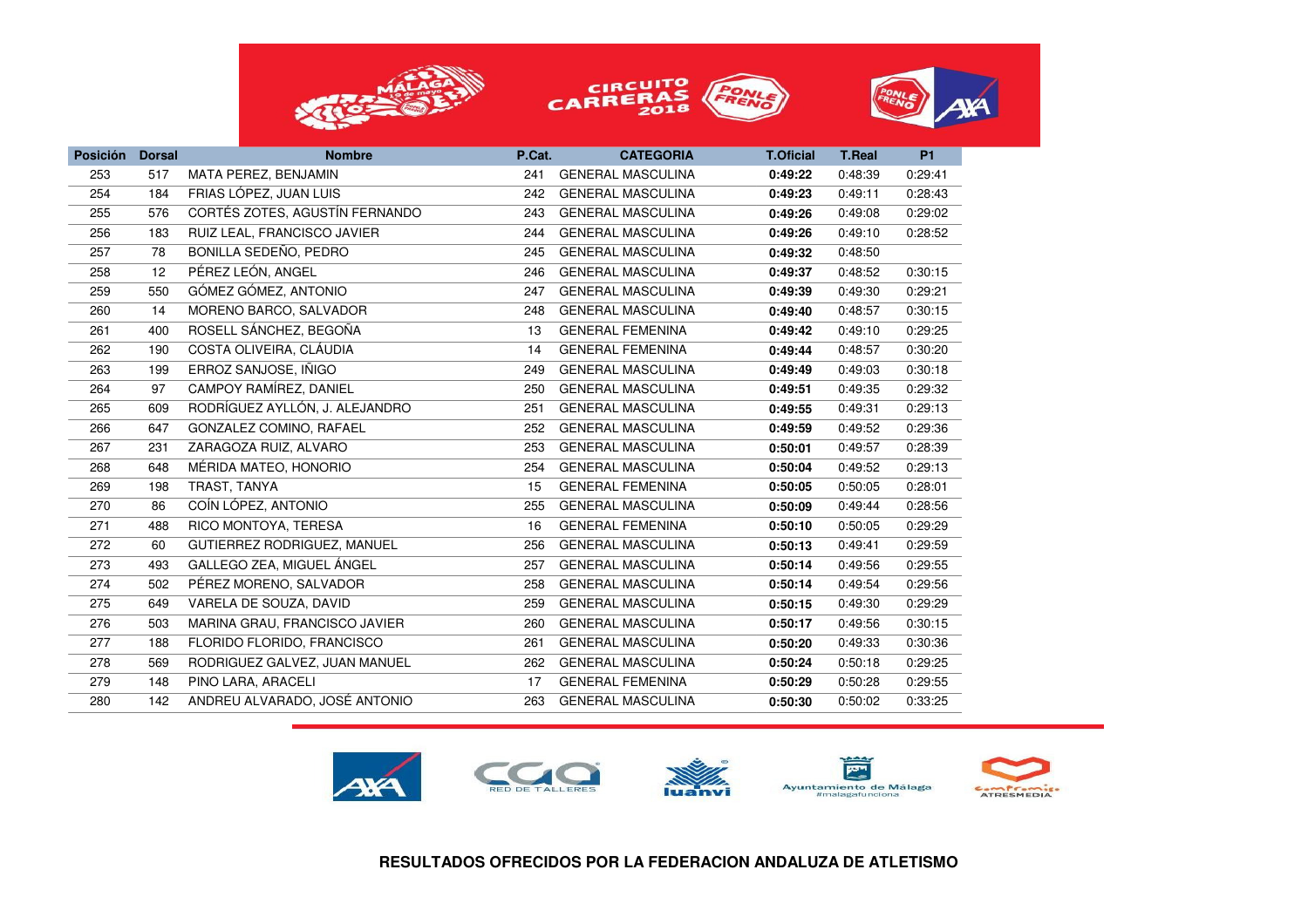





| <b>Posición</b> | <b>Dorsal</b> | <b>Nombre</b>                      | P.Cat. | <b>CATEGORIA</b>         | <b>T.Oficial</b> | <b>T.Real</b> | <b>P1</b> |
|-----------------|---------------|------------------------------------|--------|--------------------------|------------------|---------------|-----------|
| 281             | 149           | MUÑOZ LARA, FRANCISCA              | 18     | <b>GENERAL FEMENINA</b>  | 0:50:31          | 0:50:31       | 0:29:57   |
| 282             | 445           | GRANADOS COLOCHO, JUAN FRANCISCO   | 264    | <b>GENERAL MASCULINA</b> | 0:50:31          | 0:50:10       | 0:28:22   |
| 283             | 44            | MARTÍN REYES, JOSE DANIEL          | 265    | <b>GENERAL MASCULINA</b> | 0:50:34          | 0:49:52       | 0:29:48   |
| 284             | 555           | RUIZ MARTIN, SUSANA                | 19     | <b>GENERAL FEMENINA</b>  | 0:50:37          | 0:50:16       | 0:29:57   |
| 285             | 194           | DIAZ-MARTIN, FRAN                  | 266    | <b>GENERAL MASCULINA</b> | 0:50:41          | 0:50:19       | 0:30:33   |
| 286             | 15            | <b>MESA PARRA, LETICIA</b>         | 20     | <b>GENERAL FEMENINA</b>  | 0:50:47          | 0:50:38       | 0:30:00   |
| 287             | 165           | MARTINEZ BALADE, DAVID             | 267    | <b>GENERAL MASCULINA</b> | 0:50:51          | 0:50:27       | 0:30:46   |
| 288             | 179           | ZARAGOZA AGUILAR, VICTOR           | 268    | <b>GENERAL MASCULINA</b> | 0:50:51          | 0:50:47       | 0:29:40   |
| 289             | 434           | CABALLERO CHAPARRO, ANDRÉS         | 269    | <b>GENERAL MASCULINA</b> | 0:50:54          | 0:50:30       | 0:30:21   |
| 290             | 678           | SANTOME RIOBO, ALEJANDRA           | 21     | <b>GENERAL FEMENINA</b>  | 0:50:55          | 0:50:44       | 0:30:11   |
| 291             | 106           | PADILLA PANIAGUA, MANUEL FELIPE    | 270    | <b>GENERAL MASCULINA</b> | 0:50:56          | 0:50:21       | 0:30:40   |
| 292             | 344           | MOLERO, DOLORES                    | 22     | <b>GENERAL FEMENINA</b>  | 0:50:58          | 0:50:55       | 0:29:17   |
| 293             | 419           | MARTIN ZARAGOZA, JAVIER            | 271    | <b>GENERAL MASCULINA</b> | 0:50:58          | 0:50:49       | 0:30:33   |
| 294             | 36            | CASTAÑO CALVO, ANDRÉS              | 272    | <b>GENERAL MASCULINA</b> | 0:50:58          | 0:50:30       | 0:30:33   |
| 295             | 139           | SALVADORI, MELISA                  | 23     | <b>GENERAL FEMENINA</b>  | 0:51:00          | 0:50:46       | 0:29:47   |
| 296             | 402           | OLIVA MERINO, MARIBEL              | 24     | <b>GENERAL FEMENINA</b>  | 0:51:01          | 0:50:53       | 0:30:32   |
| 297             | 401           | GODOY CRESPILLO, NOEL              | 273    | <b>GENERAL MASCULINA</b> | 0:51:02          | 0:50:53       | 0:30:35   |
| 298             | 359           | PINHEIRO MORENO, MARÍA FUENSANTA   | 25     | <b>GENERAL FEMENINA</b>  | 0:51:05          | 0:51:00       |           |
| 299             | 483           | RODRIGUEZ MARISCAL, JUAN FRANCISCO | 274    | <b>GENERAL MASCULINA</b> | 0:51:13          | 0:50:44       | 0:30:48   |
| 300             | 482           | MERINO MORALES, MARÍA SALUD        | 26     | <b>GENERAL FEMENINA</b>  | 0:51:15          | 0:50:46       | 0:30:51   |
| 301             | 500           | PEREZ GONZÁLEZ, JOSE MANUEL        | 275    | <b>GENERAL MASCULINA</b> | 0:51:15          | 0:50:55       | 0:29:02   |
| 302             | 558           | MORENO SANTANA, MÓNICA             | 27     | <b>GENERAL FEMENINA</b>  | 0:51:15          | 0:51:06       | 0:30:06   |
| 303             | 499           | HARO RUIZ, LOLA                    | 28     | <b>GENERAL FEMENINA</b>  | 0:51:16          | 0:50:54       | 0:30:22   |
| 304             | 615           | MORENO, DAVID                      | 276    | <b>GENERAL MASCULINA</b> | 0:51:18          | 0:50:48       | 0:30:51   |
| 305             | 475           | MERINO MARTINEZ, CARLOS            | 277    | <b>GENERAL MASCULINA</b> | 0:51:18          | 0:50:49       | 0:30:52   |
| 306             | 298           | LIÑAN, BELEN                       | 29     | <b>GENERAL FEMENINA</b>  | 0:51:24          | 0:51:21       | 0:29:54   |
| 307             | 604           | RIOBOO NARANJO, SALVADOR           | 278    | <b>GENERAL MASCULINA</b> | 0:51:25          | 0:51:21       | 0:29:22   |
| 308             | 507           | BARROSO VERDUGO, MACARENA          | 30     | <b>GENERAL FEMENINA</b>  | 0:51:29          | 0:51:29       | 0:30:22   |
|                 |               |                                    |        |                          |                  |               |           |

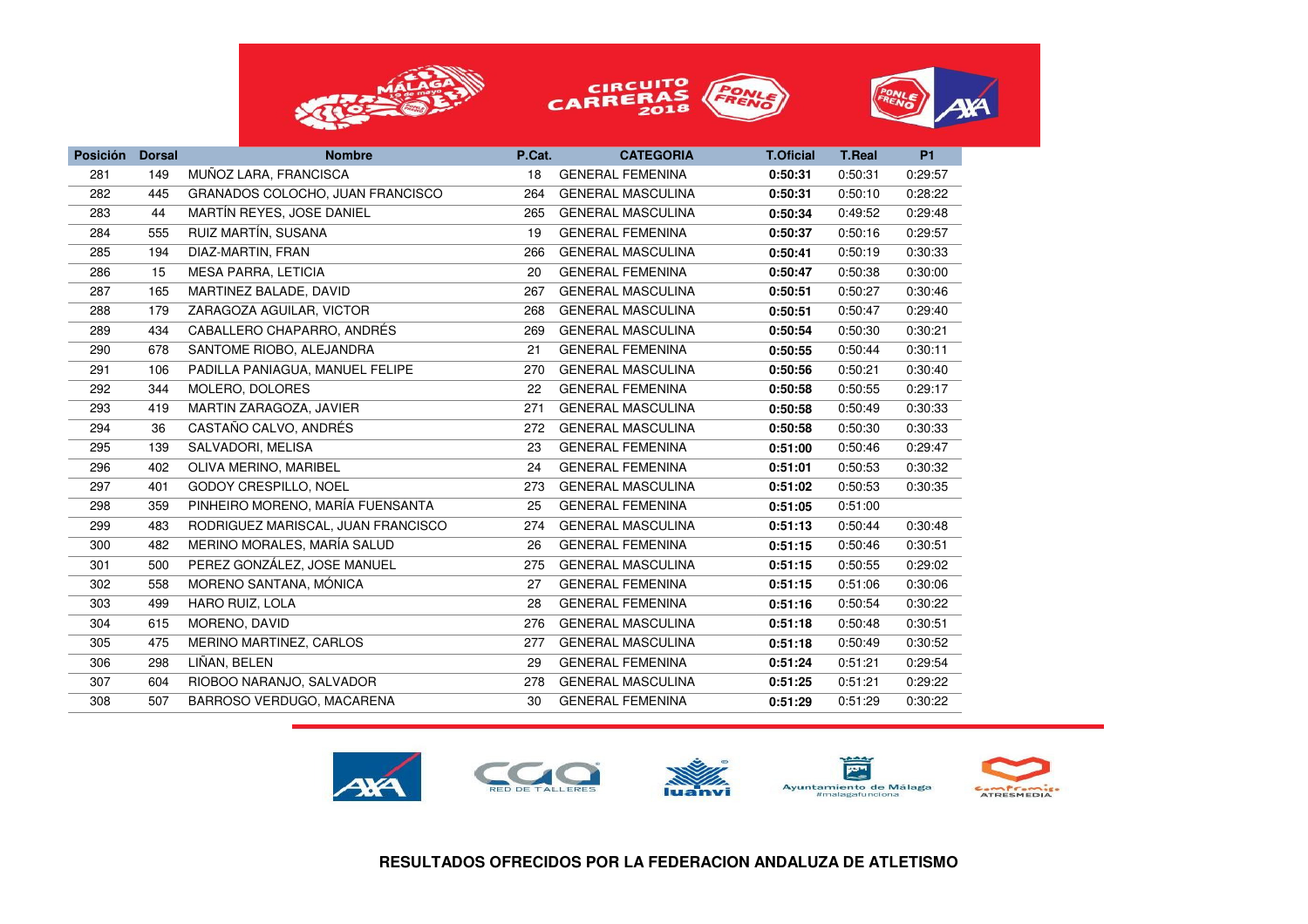





| <b>Posición</b> | <b>Dorsal</b> | <b>Nombre</b>                        | P.Cat. | <b>CATEGORIA</b>         | <b>T.Oficial</b> | <b>T.Real</b> | <b>P1</b> |
|-----------------|---------------|--------------------------------------|--------|--------------------------|------------------|---------------|-----------|
| 309             | 506           | PORRAS ORTIGOSA, ANTONIO JESUS       | 279    | <b>GENERAL MASCULINA</b> | 0:51:29          | 0:51:04       | 0:30:13   |
| 310             | 263           | <b>GRACIA ESPINOSA, EDUARDO</b>      | 280    | <b>GENERAL MASCULINA</b> | 0:51:33          | 0:51:06       | 0:30:58   |
| 311             | 133           | FERNÁNDEZ SANCHEZ, AUGUSTO           | 281    | <b>GENERAL MASCULINA</b> | 0:51:34          | 0:51:06       |           |
| 312             | 511           | PIRIZ SAPIO, FIORELLA                | 31     | <b>GENERAL FEMENINA</b>  | 0:51:37          | 0:51:37       | 0:30:53   |
| 313             | 177           | <b>GRANADOS RUZ, EDUARDO</b>         | 282    | <b>GENERAL MASCULINA</b> | 0:51:37          | 0:51:17       | 0:30:11   |
| 314             | 291           | VERDEJO FERNANDEZ, HECTOR            | 283    | <b>GENERAL MASCULINA</b> | 0:51:37          | 0:50:55       | 0:30:24   |
| 315             | 132           | DEL PINO FERNÁNDEZ, DANIEL           | 284    | <b>GENERAL MASCULINA</b> | 0:51:39          | 0:51:11       | 0:30:46   |
| 316             | 83            | MESA, FRANCISCO JAVIER               | 285    | <b>GENERAL MASCULINA</b> | 0:51:44          | 0:51:24       | 0:31:08   |
| 317             | 406           | SANTIAGO FERNÁNDEZ, JUAN ANTONIO     | 286    | <b>GENERAL MASCULINA</b> | 0:51:47          | 0:51:27       | 0:31:20   |
| 318             | 623           | SIERRA RODRÍGUEZ, SERGIO             | 287    | <b>GENERAL MASCULINA</b> | 0:51:53          | 0:51:44       | 0:30:34   |
| 319             | 677           | GONZALEZ GARCIA, FRANCISCO ALEJANDRO | 288    | <b>GENERAL MASCULINA</b> | 0:51:54          | 0:51:54       | 0:30:21   |
| 320             | 622           | VILLALTA GUZMAN, ANTONIO             | 289    | <b>GENERAL MASCULINA</b> | 0:51:55          | 0:51:22       | 0:30:50   |
| 321             | 232           | ESPAÑA GARCIA-HIDALGO, JOSE LUIS     | 290    | <b>GENERAL MASCULINA</b> | 0:51:58          | 0:51:27       | 0:31:52   |
| 322             | 22            | LÓPEZ SOLER, ANTONIO                 | 291    | <b>GENERAL MASCULINA</b> | 0:51:59          | 0:51:51       | 0:31:18   |
| 323             | 223           | JUÁREZ GONZÁLEZ, PEDRO               | 292    | <b>GENERAL MASCULINA</b> | 0:52:00          | 0:51:20       | 0:31:33   |
| 324             | 222           | CASTRO PAYÁN, FRANCISCO MANUEL       | 293    | <b>GENERAL MASCULINA</b> | 0:52:00          | 0:52:00       | 0:31:34   |
| 325             | 52            | RUIZ GONZALEZ, RUBÉN                 | 294    | <b>GENERAL MASCULINA</b> | 0:52:19          | 0:51:55       | 0:29:48   |
| 326             | 127           | GARCÍA RODRÍGUEZ, JUAN MANUEL        | 295    | <b>GENERAL MASCULINA</b> | 0:52:21          | 0:52:08       | 0:30:46   |
| 327             | 208           | MORALES CASTRO, MºANGELES            | 32     | <b>GENERAL FEMENINA</b>  | 0:52:27          | 0:52:22       | 0:30:19   |
| 328             | 268           | MUÑOZ VERDUGO, DARÍO                 | 296    | <b>GENERAL MASCULINA</b> | 0:52:29          | 0:51:43       | 0:31:21   |
| 329             | 66            | GARCÍA RODRÍGUEZ, INMACULADA         | 33     | <b>GENERAL FEMENINA</b>  | 0:52:30          | 0:52:23       | 0:30:45   |
| 330             | 579           | CASARES DEL ARCO, INES               | 34     | <b>GENERAL FEMENINA</b>  | 0:52:34          | 0:52:32       | 0:30:36   |
| 331             | 663           | RIOS MATÉ, MARIA DOLORES             | 35     | <b>GENERAL FEMENINA</b>  | 0:52:36          | 0:52:20       | 0:31:29   |
| 332             | 665           | XXX, XXX                             |        |                          | 0:52:38          | 0:52:22       | 0:31:33   |
| 333             | 496           | CABELLO ABOLAFIO, JOSE LUIS          | 297    | <b>GENERAL MASCULINA</b> | 0:52:40          | 0:52:28       | 0:30:12   |
| 334             | 667           | MORENO BERNAL, JAVIER LAUREANO       | 298    | <b>GENERAL MASCULINA</b> | 0:52:41          | 0:52:36       | 0:30:31   |
| 335             | 39            | BECERRA MORENO, BELÉN                | 36     | <b>GENERAL FEMENINA</b>  | 0:52:42          | 0:52:36       | 0:31:01   |
| 336             | 317           | PEREZ SANCHEZ, MARIA BEATRIZ         | 37     | <b>GENERAL FEMENINA</b>  | 0:52:45          | 0:52:35       | 0:31:11   |

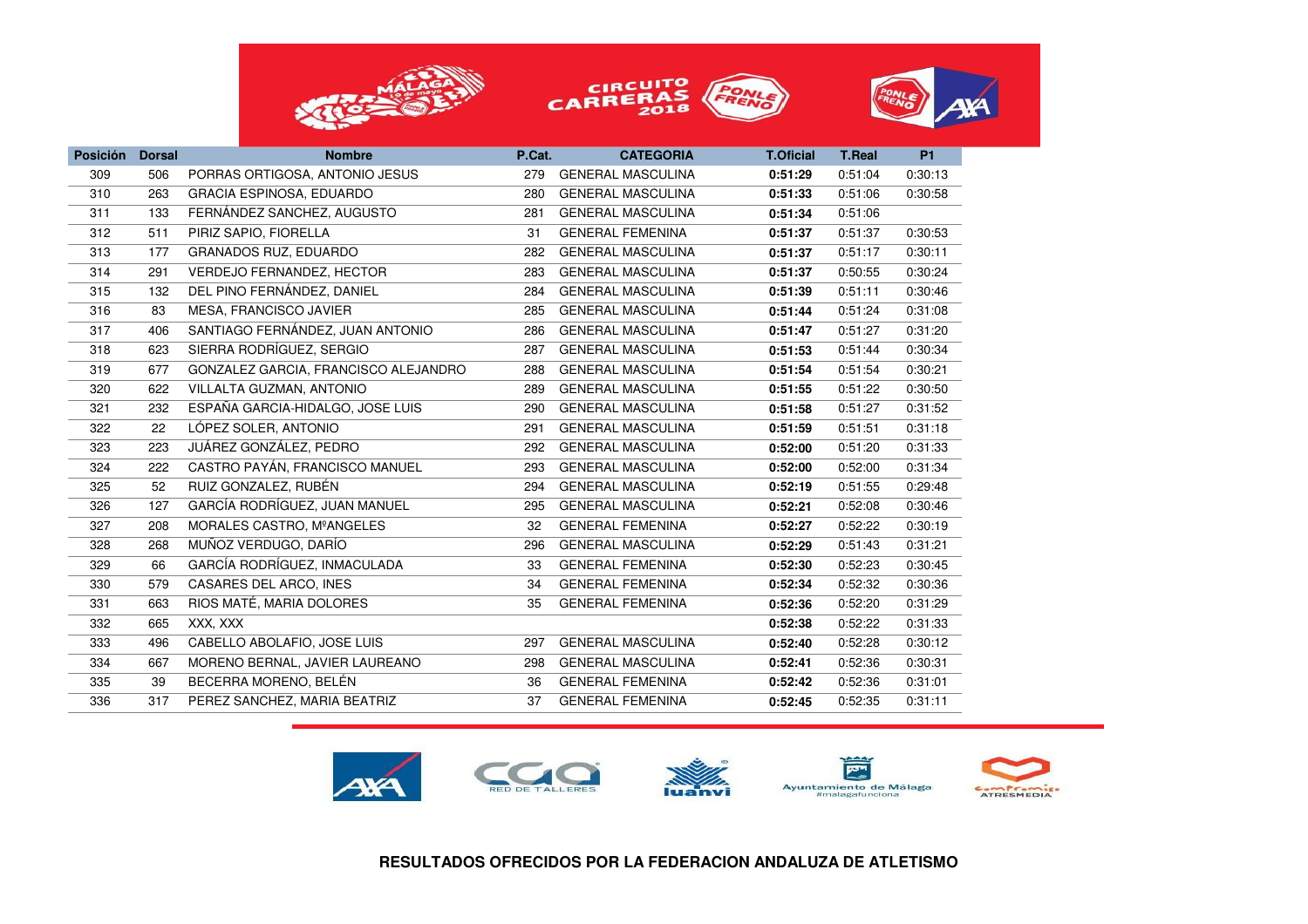





| <b>Posición</b> | <b>Dorsal</b> | <b>Nombre</b>                     | P.Cat. | <b>CATEGORIA</b>         | <b>T.Oficial</b> | <b>T.Real</b> | <b>P1</b> |
|-----------------|---------------|-----------------------------------|--------|--------------------------|------------------|---------------|-----------|
| 337             | 37            | ZEA, LAURA                        | 38     | <b>GENERAL FEMENINA</b>  | 0:52:46          | 0:52:43       | 0:31:01   |
| 338             | 41            | VACAS PEREZ, SERGIO               | 299    | <b>GENERAL MASCULINA</b> | 0:52:49          | 0:52:46       | 0:31:01   |
| 339             | 398           | LOMEÑA CANTOS, JUAN CARLOS        | 300    | <b>GENERAL MASCULINA</b> | 0:52:49          | 0:52:08       | 0:30:41   |
| 340             | 320           | ORTEGA CARMONA, MANUEL            | 301    | <b>GENERAL MASCULINA</b> | 0:52:50          | 0:52:40       | 0:31:12   |
| 341             | 591           | GONZALEZ LOZANO, ADRIAN JOSE      | 302    | <b>GENERAL MASCULINA</b> | 0:52:55          | 0:52:55       | 0:31:59   |
| 342             | 443           | SÁNCHEZ NAVARRO, CAROLINA         | 39     | <b>GENERAL FEMENINA</b>  | 0:53:00          | 0:52:38       | 0:31:26   |
| 343             | 126           | FERNANDEZ FUENTES, JOSE ANTONIO   | 303    | <b>GENERAL MASCULINA</b> | 0:53:01          | 0:52:22       | 0:31:38   |
| 344             | 560           | <b>GONTAR, PHILIPP</b>            | 304    | <b>GENERAL MASCULINA</b> | 0:53:02          | 0:52:48       | 0:31:26   |
| 345             | 444           | NAVARRO TRUJILLO, RUBÉN           | 305    | <b>GENERAL MASCULINA</b> | 0:53:03          | 0:52:43       | 0:31:25   |
| 346             | 125           | MORENO GONZALEZ, EMILIO           | 306    | <b>GENERAL MASCULINA</b> | 0:53:05          | 0:52:28       | 0:31:40   |
| 347             | 376           | HURTADO GÓMEZ, ANTONIO            | 307    | <b>GENERAL MASCULINA</b> | 0:53:07          | 0:52:26       | 0:32:06   |
| 348             | 617           | MORENO, IVAN                      | 308    | <b>GENERAL MASCULINA</b> | 0:53:08          | 0:52:34       | 0:34:09   |
| 349             | 105           | PEREZ FERNANDEZ, OSCAR            | 309    | <b>GENERAL MASCULINA</b> | 0:53:15          | 0:53:12       | 0:30:14   |
| 350             | 297           | ROJAS, WILDER DANIEL              | 310    | <b>GENERAL MASCULINA</b> | 0:53:15          | 0:53:13       | 0:29:48   |
| 351             | 276           | PÉREZ RAMOS, MANUEL               | 311    | <b>GENERAL MASCULINA</b> | 0:53:15          | 0:52:29       | 0:31:11   |
| 352             | 104           | SALADO GARCIA, MARIA ISABEL       | 40     | <b>GENERAL FEMENINA</b>  | 0:53:15          | 0:53:14       | 0:30:13   |
| 353             | 174           | JAMIESON, CRAIG                   | 312    | <b>GENERAL MASCULINA</b> | 0:53:15          | 0:53:04       | 0:31:38   |
| 354             | 299           | CARRILLO GARCÍA, SERGIO           | 313    | <b>GENERAL MASCULINA</b> | 0:53:17          | 0:52:38       | 0:32:52   |
| 355             | 613           | MARTIN ANAYA, ADRIAN              | 314    | <b>GENERAL MASCULINA</b> | 0:53:19          | 0:52:58       | 0:31:20   |
| 356             | 666           | KAY LENZ, JAY                     | 315    | <b>GENERAL MASCULINA</b> | 0:53:20          | 0:53:08       |           |
| 357             | 237           | JIMENEZ MORENO, MARIA VICTORIA    | 41     | <b>GENERAL FEMENINA</b>  | 0:53:23          | 0:53:03       | 0:31:34   |
| 358             | 164           | MARTÍN MÁRQUEZ, JOSE MIGUEL       | 316    | <b>GENERAL MASCULINA</b> | 0:53:23          | 0:52:56       | 0:35:31   |
| 359             | 240           | DELGADO SANCHEZ, ANTONIO MANUEL L | 317    | <b>GENERAL MASCULINA</b> | 0:53:27          | 0:53:04       | 0:31:16   |
| 360             | 366           | BELTRAN PINO, JORGE               | 318    | <b>GENERAL MASCULINA</b> | 0:53:28          | 0:53:14       | 0:28:03   |
| 361             | 508           | VÁZQUEZ MARTÍN, FRANCISCO         | 319    | <b>GENERAL MASCULINA</b> | 0:53:34          | 0:52:54       | 0:31:22   |
| 362             | 363           | ROCA NARVAEZ, ALEJANDRO           | 320    | <b>GENERAL MASCULINA</b> | 0:53:35          | 0:53:26       | 0:31:06   |
| 363             | 362           | LUQUE CISNEROS, MARIA DEL MAR     | 42     | <b>GENERAL FEMENINA</b>  | 0:53:36          | 0:53:22       | 0:32:02   |
| 364             | 409           | ARREDONDO GARCIA, CATALINA        | 43     | <b>GENERAL FEMENINA</b>  | 0:53:43          | 0:53:22       | 0:31:52   |
|                 |               |                                   |        |                          |                  |               |           |

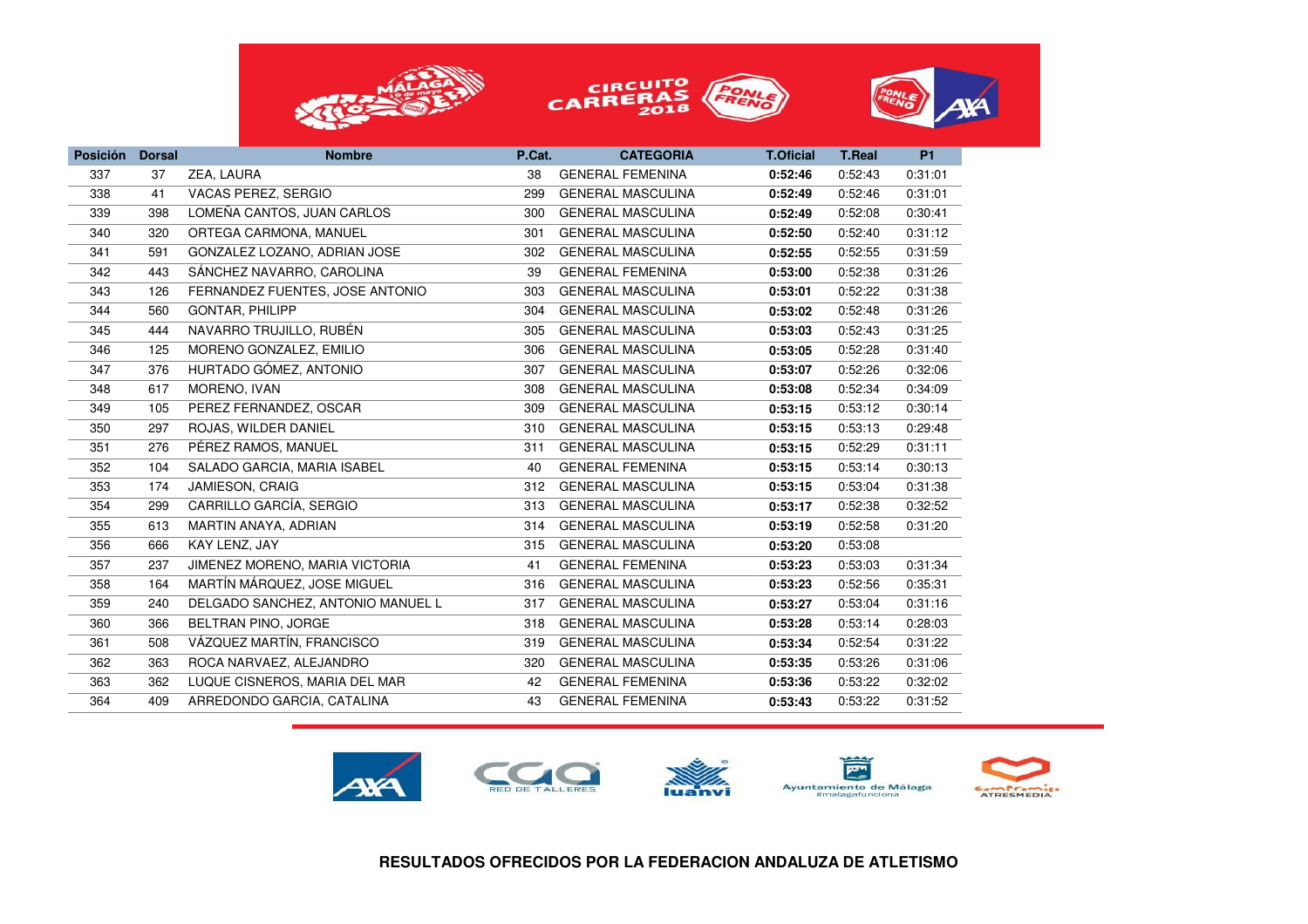





| <b>Posición</b> | <b>Dorsal</b> | <b>Nombre</b>                  | P.Cat. | <b>CATEGORIA</b>         | <b>T.Oficial</b> | <b>T.Real</b> | <b>P1</b> |
|-----------------|---------------|--------------------------------|--------|--------------------------|------------------|---------------|-----------|
| 365             | 187           | <b>GOMEZ FABRE, ALICIA</b>     | 44     | <b>GENERAL FEMENINA</b>  | 0:53:46          | 0:53:37       | 0:31:51   |
| 366             | 455           | CÉSAR SALIDO, JOSÉ             | 321    | <b>GENERAL MASCULINA</b> | 0:53:50          | 0:53:45       | 0:31:44   |
| 367             | 385           | MARTIN VERDUGO, JOSE ANTONIO   | 322    | <b>GENERAL MASCULINA</b> | 0:53:51          | 0:53:34       | 0:32:06   |
| 368             | 76            | ARAGÓN MORALES, ROCÍO          | 45     | <b>GENERAL FEMENINA</b>  | 0:53:52          | 0:53:43       | 0:33:41   |
| 369             | 114           | GONZALEZ, JULIO CESAR          | 323    | <b>GENERAL MASCULINA</b> | 0:53:57          | 0:53:48       | 0:30:37   |
| 370             | 384           | ARANGO GARCIA, ALVARO          | 324    | <b>GENERAL MASCULINA</b> | 0:53:58          | 0:53:41       | 0:32:03   |
| 371             | 115           | CORONEL, GRACIELA NOEMI        | 46     | <b>GENERAL FEMENINA</b>  | 0:54:00          | 0:53:51       | 0:31:23   |
| 372             | 587           | PAEZ RUEDA, JOSE               | 325    | <b>GENERAL MASCULINA</b> | 0:54:02          | 0:53:36       | 0:31:14   |
| 373             | 260           | MANRIQUE RAMOS, BERNARDO JESÚS | 326    | <b>GENERAL MASCULINA</b> | 0:54:02          | 0:53:20       | 0:33:20   |
| 374             | 113           | FLORIDO GOMEZ, ALEJANDRO       | 327    | <b>GENERAL MASCULINA</b> | 0:54:03          | 0:53:37       | 0:31:16   |
| 375             | 202           | RUIZ AGUILAR, ALBERTO          | 328    | <b>GENERAL MASCULINA</b> | 0:54:06          | 0:53:29       | 0:33:02   |
| 376             | 392           | TABOADA JIMENEZ, BEGOÑA        | 47     | <b>GENERAL FEMENINA</b>  | 0:54:07          | 0:54:00       | 0:31:38   |
| 377             | 271           | CAMPOS PÉREZ, INMACULADA       | 48     | <b>GENERAL FEMENINA</b>  | 0:54:38          | 0:54:04       | 0:33:12   |
| 378             | 630           | GARROHO GARCÍA, JOSÉ ANDRÉS    | 329    | <b>GENERAL MASCULINA</b> | 0:54:39          | 0:54:05       | 0:34:33   |
| 379             | 200           | GUZMÁN GARCÍA, MARIA           | 49     | <b>GENERAL FEMENINA</b>  | 0:54:42          | 0:54:02       | 0:33:11   |
| 380             | 226           | CAÑETE MARTIN, ANGEL           | 330    | <b>GENERAL MASCULINA</b> | 0:54:49          | 0:54:13       | 0:31:56   |
| 381             | 592           | TRIMIÑO ALVAREZ, MIREYA        | 50     | <b>GENERAL FEMENINA</b>  | 0:54:50          | 0:54:42       | 0:31:37   |
| 382             | 136           | REQUENA DIAZ, JUAN ANDRES      | 331    | <b>GENERAL MASCULINA</b> | 0:54:51          | 0:54:17       | 0:32:50   |
| 383             | 546           | MORENO CASTILLO, JOSE DANIEL   | 332    | <b>GENERAL MASCULINA</b> | 0:54:52          | 0:54:47       | 0:31:59   |
| 384             | 616           | CARRIÓN GARCÍA, FÉLIX          | 333    | <b>GENERAL MASCULINA</b> | 0:54:54          | 0:54:16       | 0:32:07   |
| 385             | 636           | RAMÍREZ GÓMEZ, AGUSTÍN         | 334    | <b>GENERAL MASCULINA</b> | 0:54:56          | 0:54:24       | 0:34:36   |
| 386             | 33            | MARTIN AVILA, RAFA             | 335    | <b>GENERAL MASCULINA</b> | 0:54:59          | 0:54:16       | 0:33:34   |
| 387             | 82            | FERNÁNDEZ SÁNCHEZ, VÍCTOR      | 336    | <b>GENERAL MASCULINA</b> | 0:54:59          | 0:54:54       | 0:31:23   |
| 388             | 575           | MATA ESPAÑA, SALVADOR          | 337    | <b>GENERAL MASCULINA</b> | 0:55:01          | 0:54:56       | 0:31:37   |
| 389             | 574           | NEGRO GIL, ALICIA              | 51     | <b>GENERAL FEMENINA</b>  | 0:55:01          | 0:54:55       | 0:31:37   |
| 390             | 573           | JIMENEZ AREVALO, JOSE          | 338    | <b>GENERAL MASCULINA</b> | 0:55:02          | 0:54:56       | 0:31:37   |
| 391             | 311           | PERÉZ MONÍO, AUDREY NURIA      | 52     | <b>GENERAL FEMENINA</b>  | 0:55:03          | 0:54:57       |           |
| 392             | 521           | ROMERO VÁZQUEZ, CRISTINA       | 53     | <b>GENERAL FEMENINA</b>  | 0:55:05          | 0:54:58       |           |
|                 |               |                                |        |                          |                  |               |           |

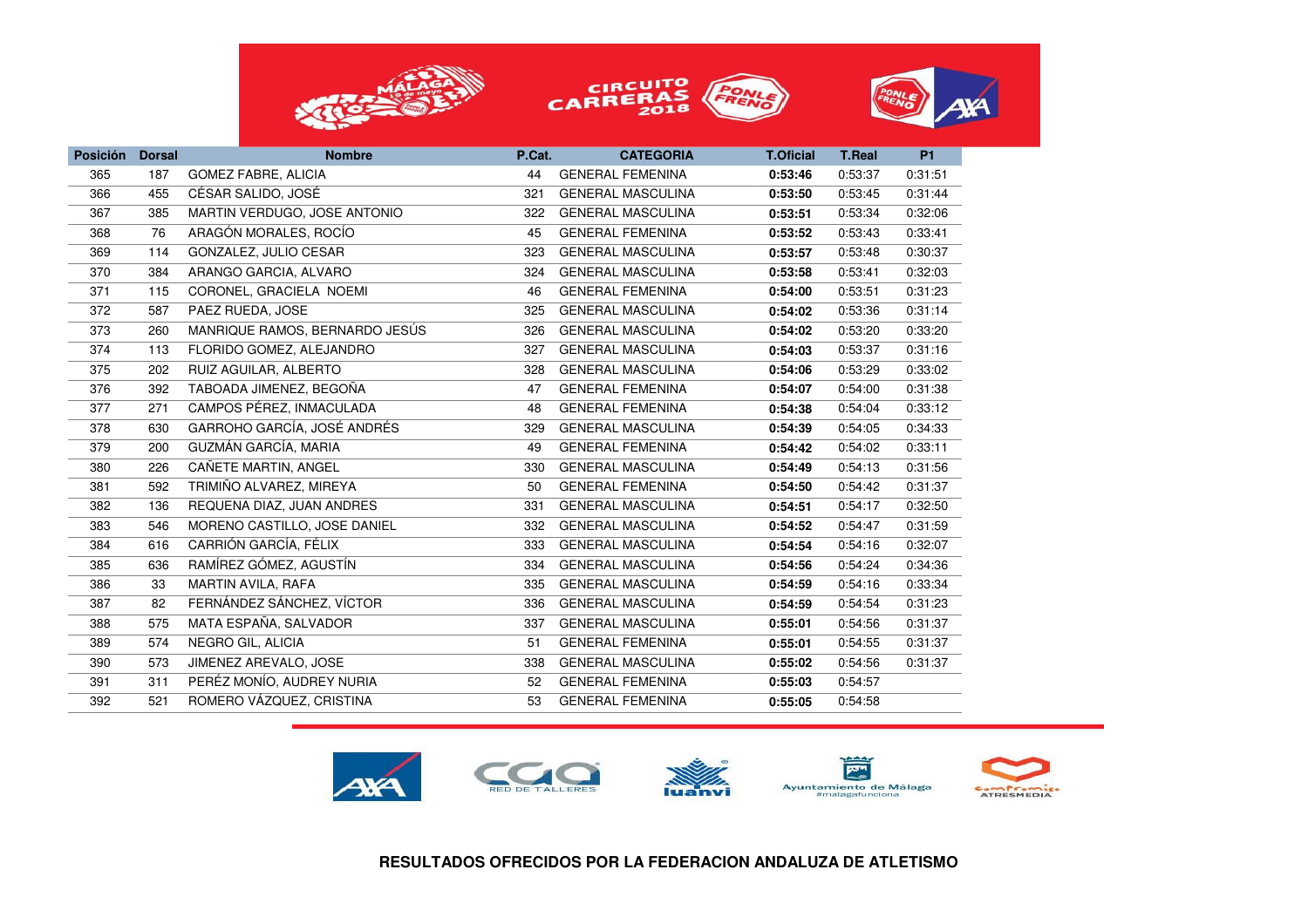





| <b>Posición</b> | <b>Dorsal</b> | <b>Nombre</b>                      | P.Cat. | <b>CATEGORIA</b>         | <b>T.Oficial</b> | <b>T.Real</b> | <b>P1</b> |
|-----------------|---------------|------------------------------------|--------|--------------------------|------------------|---------------|-----------|
| 393             | 657           | FERRER MUÑOZ, ANTONIO              | 339    | <b>GENERAL MASCULINA</b> | 0:55:05          | 0:54:49       | 0:33:08   |
| 394             | 88            | ROBLES, BEATRIZ                    | 54     | <b>GENERAL FEMENINA</b>  | 0:55:07          | 0:54:22       | 0:33:15   |
| 395             | 352           | CONTRERAS MOLINA, PURIFICACION     | 55     | <b>GENERAL FEMENINA</b>  | 0:55:09          | 0:54:51       | 0:33:06   |
| 396             | 196           | <b>GARZON QUIRANTES, MANUEL</b>    | 340    | <b>GENERAL MASCULINA</b> | 0:55:09          | 0:54:22       | 0:33:38   |
| 397             | 542           | GARCÍA GEIJO, FRANCISCO            | 341    | <b>GENERAL MASCULINA</b> | 0:55:15          | 0:54:32       | 0:31:42   |
| 398             | 386           | ANTÚNEZ TRUJILLO, IRENE            | 56     | <b>GENERAL FEMENINA</b>  | 0:55:33          | 0:55:28       | 0:32:23   |
| 399             | 49            | PELAEZ ZAMORA, MANUEL              | 342    | <b>GENERAL MASCULINA</b> | 0:55:34          | 0:55:22       | 0:32:07   |
| 400             | 543           | GALLARDO CARRASCO, JOSE            | 343    | <b>GENERAL MASCULINA</b> | 0:55:38          | 0:54:56       | 0:34:54   |
| 401             | 150           | DE ALBA ALCÁNTARA, LUIS            | 344    | <b>GENERAL MASCULINA</b> | 0:55:41          | 0:54:56       | 0:34:52   |
| 402             | 656           | CONTRERAS FERNANDEZ, JUAN          | 345    | <b>GENERAL MASCULINA</b> | 0:55:43          | 0:55:21       | 0:33:45   |
| 403             | 81            | MARTÍN FERNÁNDEZ, MANUEL FRANCISCO | 346    | <b>GENERAL MASCULINA</b> | 0:55:50          | 0:55:14       | 0:32:52   |
| 404             | 279           | GARCIA MONTESINOS, CONCEPCION      | 57     | <b>GENERAL FEMENINA</b>  | 0:55:54          | 0:55:12       | 0:32:52   |
| 405             | 329           | SERRANO RAMIREZ, SERGIO            | 347    | <b>GENERAL MASCULINA</b> | 0:55:55          | 0:55:50       | 0:32:02   |
| 406             | 5             | ROMERO CRIADO, SERGIO              | 348    | <b>GENERAL MASCULINA</b> | 0:55:55          | 0:55:49       | 0:32:03   |
| 407             | 295           | ZARAGOZA HEREDIA, ALBERTO          | 349    | <b>GENERAL MASCULINA</b> | 0:56:02          | 0:55:43       | 0:33:46   |
| 408             | 321           | PÉREZ TALLÓN, JUAN ANTONIO         | 350    | <b>GENERAL MASCULINA</b> | 0:56:02          | 0:55:43       | 0:33:46   |
| 409             | 424           | SANCHEZ CASADO, DAVID              | 351    | <b>GENERAL MASCULINA</b> | 0:56:05          | 0:56:01       | 0:32:03   |
| 410             | 92            | FERNÁNDEZ ROGEL, JAIME             | 352    | <b>GENERAL MASCULINA</b> | 0:56:07          | 0:55:23       | 0:33:51   |
| 411             | 552           | MELERO LÓPEZ, MERCEDES             | 58     | <b>GENERAL FEMENINA</b>  | 0:56:13          | 0:55:53       | 0:33:57   |
| 412             | 129           | SALGUERO GUZMÁN, JUAN MANUEL       | 353    | <b>GENERAL MASCULINA</b> | 0:56:14          | 0:55:58       | 0:33:50   |
| 413             | 57            | MONTERO, DAVID                     | 354    | <b>GENERAL MASCULINA</b> | 0:56:14          | 0:55:30       | 0:34:18   |
| 414             | 170           | MAYORGA GARCIA, JOSE               | 355    | <b>GENERAL MASCULINA</b> | 0:56:15          | 0:55:39       | 0:33:56   |
| 415             | 410           | <b>BARANCO ROMERO, JESUS</b>       | 356    | <b>GENERAL MASCULINA</b> | 0:56:18          | 0:55:57       | 0:33:31   |
| 416             | 509           | MENDIVIL, ROLI                     | 357    | <b>GENERAL MASCULINA</b> | 0:56:18          | 0:55:41       | 0:33:05   |
| 417             | 531           | ALARCON RODRIGUEZ, ISABEL MARIA    | 59     | <b>GENERAL FEMENINA</b>  | 0:56:19          | 0:56:00       | 0:32:58   |
| 418             | 518           | GARCÍA GIRÓN, RAFAEL               | 358    | <b>GENERAL MASCULINA</b> | 0:56:21          | 0:55:45       | 0:33:49   |
| 419             | 146           | MORALES LÓPEZ, ESTEFANIA           | 60     | <b>GENERAL FEMENINA</b>  | 0:56:22          | 0:56:02       | 0:33:51   |
| 420             | 597           | RUIZ MUÑOZ, JOAQUIN                | 359    | <b>GENERAL MASCULINA</b> | 0:56:23          | 0:56:16       | 0:32:30   |



**RESULTADOS OFRECIDOS POR LA FEDERACION ANDALUZA DE ATLETISMO**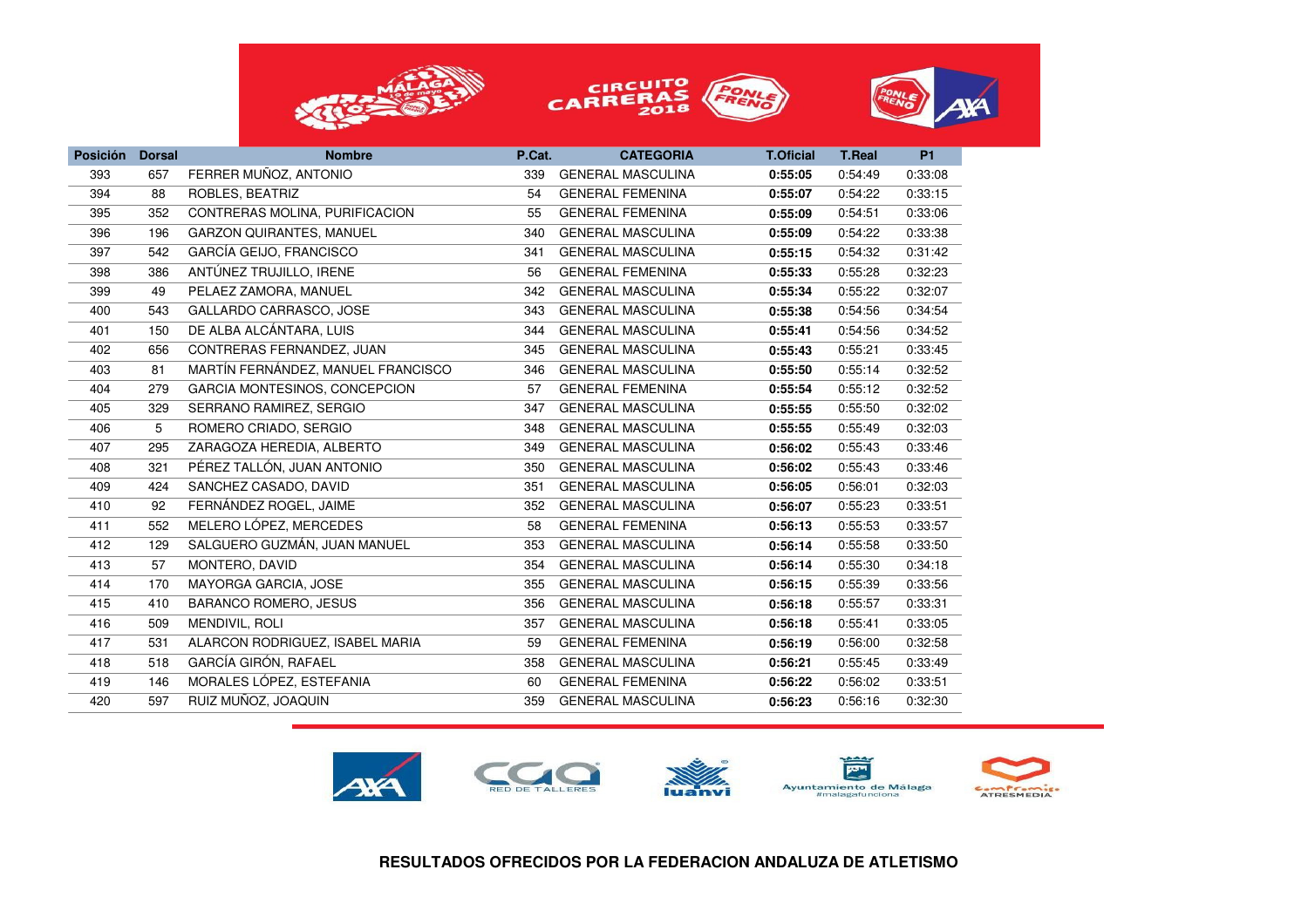





| <b>Posición</b> | <b>Dorsal</b> | <b>Nombre</b>                     | P.Cat. | <b>CATEGORIA</b>         | <b>T.Oficial</b> | <b>T.Real</b> | <b>P1</b> |
|-----------------|---------------|-----------------------------------|--------|--------------------------|------------------|---------------|-----------|
| 421             | 234           | TORRES CUEVAS, FERNANDO           | 360    | <b>GENERAL MASCULINA</b> | 0:56:24          | 0:56:16       | 0:33:01   |
| 422             | 27            | PARRADO BAREA, EVA MARÍA          | 61     | <b>GENERAL FEMENINA</b>  | 0:56:27          | 0:56:06       | 0:32:58   |
| 423             | 442           | MALDONADO PINTO, JOSE ALBERTO     | 361    | <b>GENERAL MASCULINA</b> | 0:56:32          | 0:56:16       | 0:33:53   |
| 424             | 375           | PEROTE MARTÍNEZ, AUREO            | 362    | <b>GENERAL MASCULINA</b> | 0:56:34          | 0:56:21       | 0:33:12   |
| 425             | 214           | JUÁREZ AMORES, LOURDES            | 62     | <b>GENERAL FEMENINA</b>  | 0:56:35          | 0:55:53       | 0:33:27   |
| 426             | 603           | NARANJO NAVAS, ALEJANDRO          | 363    | <b>GENERAL MASCULINA</b> | 0:56:37          | 0:56:05       | 0:34:06   |
| 427             | 262           | GUTIÉRREZ DEL ÁLAMO, PITI         | 63     | <b>GENERAL FEMENINA</b>  | 0:56:39          | 0:56:25       | 0:33:10   |
| 428             | 250           | CRUZ DE LA VEGA, ANA              | 64     | <b>GENERAL FEMENINA</b>  | 0:56:39          | 0:55:57       | 0:33:26   |
| 429             | 246           | <b>GIRALT NORRO, PAULA</b>        | 65     | <b>GENERAL FEMENINA</b>  | 0:56:41          | 0:56:00       | 0:33:52   |
| 430             | 583           | RAMOS FERNANDEZ, NICOLAS          | 364    | <b>GENERAL MASCULINA</b> | 0:56:41          | 0:56:29       | 0:35:23   |
| 431             | 245           | GIRALT GARDEAZÁBAL, EMILIO        | 365    | <b>GENERAL MASCULINA</b> | 0:56:45          | 0:56:45       | 0:33:55   |
| 432             | 642           | FERREIRA MOLINA, FRANCISCO JAVIER | 366    | <b>GENERAL MASCULINA</b> | 0:56:48          | 0:56:27       | 0:32:23   |
| 433             | 337           | DIEZ, HELENA                      | 66     | <b>GENERAL FEMENINA</b>  | 0:56:50          | 0:56:05       | 0:34:33   |
| 434             | 607           | NIETO RAMOS, MIGUEL               | 367    | <b>GENERAL MASCULINA</b> | 0:56:52          | 0:56:09       | 0:35:43   |
| 435             | 342           | DI LULLO MENDEZ, JUAN MANUEL      | 368    | <b>GENERAL MASCULINA</b> | 0:56:53          | 0:56:05       | 0:34:35   |
| 436             | 193           | PEÑA PUENTE, YOLANDA              | 67     | <b>GENERAL FEMENINA</b>  | 0:57:01          | 0:56:42       | 0:33:52   |
| 437             | 381           | DA GRACA GODINHO, JOAO            | 369    | <b>GENERAL MASCULINA</b> | 0:57:10          | 0:56:45       | 0:34:53   |
| 438             | 450           | PEREZ MARTIN, ROCIO               | 68     | <b>GENERAL FEMENINA</b>  | 0:57:14          | 0:57:12       | 0:32:58   |
| 439             | 283           | GÓMEZ RUIZ, ROSA                  | 69     | <b>GENERAL FEMENINA</b>  | 0:57:16          | 0:57:09       | 0:33:41   |
| 440             | 284           | ZARAGOZA MONTERO, CARLOS          | 370    | <b>GENERAL MASCULINA</b> | 0:57:18          | 0:57:10       | 0:33:39   |
| 441             | 470           | <b>VALLE REYES, ANTONIO</b>       | 371    | <b>GENERAL MASCULINA</b> | 0:57:21          | 0:56:57       | 0:33:37   |
| 442             | 143           | CEBRIÁN MATEZ, JUAN JOSÉ          | 372    | <b>GENERAL MASCULINA</b> | 0:57:21          | 0:57:00       | 0:32:55   |
| 443             | 473           | ROMAN ROMAN, JOSE ANTONIO         | 373    | <b>GENERAL MASCULINA</b> | 0:57:21          | 0:57:01       | 0:35:59   |
| 444             | 144           | COLINA VILCHEZ, ALBA              | 70     | <b>GENERAL FEMENINA</b>  | 0:57:22          | 0:57:02       | 0:32:55   |
| 445             | 269           | DE LOS RÍOS BARBA, VANESA         | 71     | <b>GENERAL FEMENINA</b>  | 0:57:25          | 0:57:25       | 0:35:04   |
| 446             | 112           | TIENZA GATO, ROBERTO              | 374    | <b>GENERAL MASCULINA</b> | 0:57:26          | 0:57:15       | 0:33:50   |
| 447             | 357           | CASTRO FLORIDO, JONATAN           | 375    | <b>GENERAL MASCULINA</b> | 0:57:31          | 0:56:44       | 0:34:41   |
| 448             | 561           | RAMOS, EMMANUEL                   | 376    | <b>GENERAL MASCULINA</b> | 0:57:31          | 0:57:20       | 0:35:19   |
|                 |               |                                   |        |                          |                  |               |           |

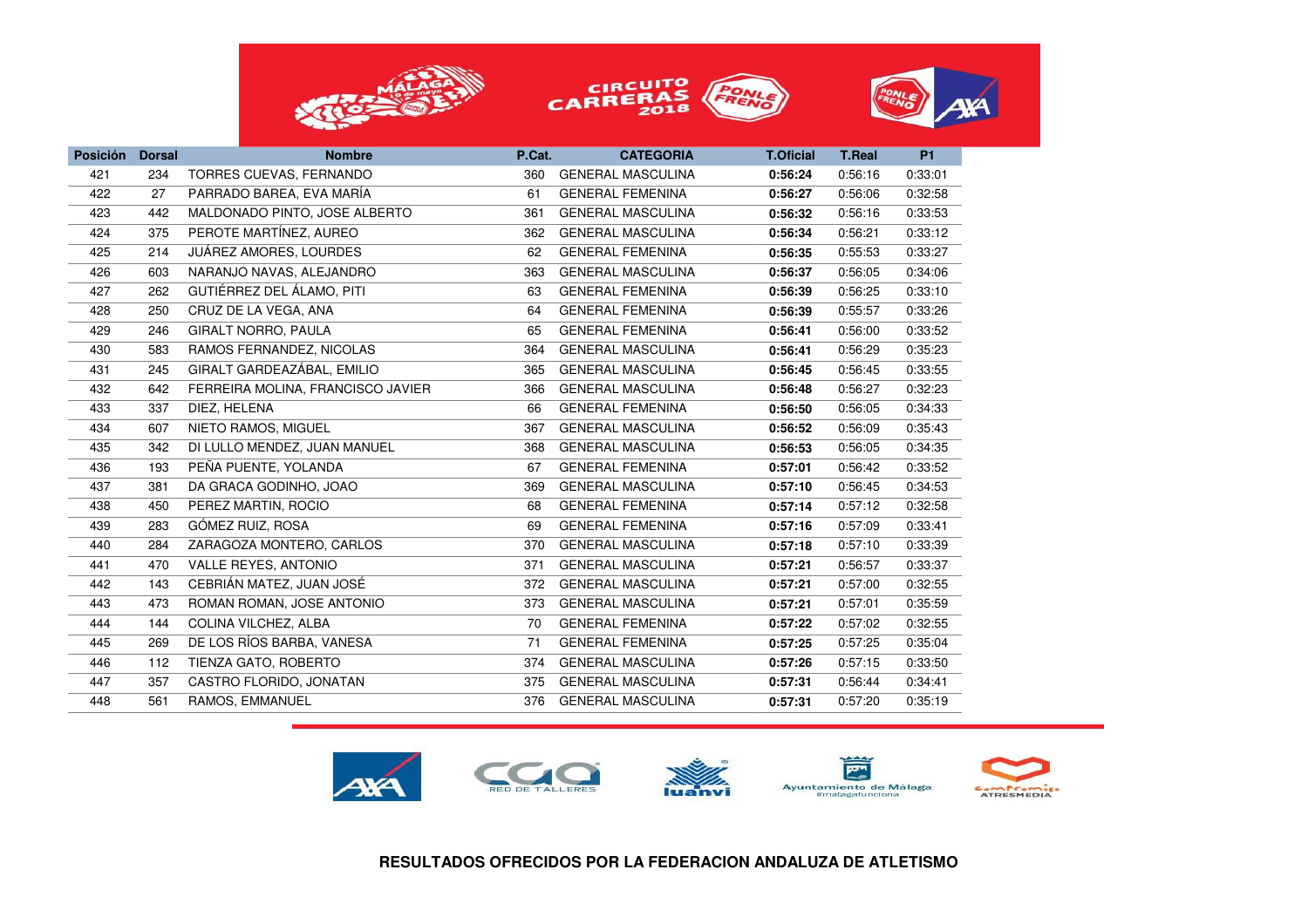





| <b>Posición</b> | <b>Dorsal</b> | <b>Nombre</b>                    | P.Cat. | <b>CATEGORIA</b>         | <b>T.Oficial</b> | <b>T.Real</b> | <b>P1</b> |
|-----------------|---------------|----------------------------------|--------|--------------------------|------------------|---------------|-----------|
| 449             | 341           | <b>IGLESIAS MARTIN, MARTA</b>    | 72     | <b>GENERAL FEMENINA</b>  | 0:57:33          | 0:56:45       | 0:34:35   |
| 450             | 53            | SILVA MOLINA, ANTONIO JOSE       | 377    | <b>GENERAL MASCULINA</b> | 0:57:38          | 0:57:13       | 0:34:28   |
| 451             | 421           | GARCÍA COLLANTES, FRANCISCO JOSÉ | 378    | <b>GENERAL MASCULINA</b> | 0:57:45          | 0:57:02       | 0:34:26   |
| 452             | 323           | RUÍZ ZÚÑIGA, JESICA              | 73     | <b>GENERAL FEMENINA</b>  | 0:57:47          | 0:57:24       | 0:34:12   |
| 453             | 300           | PEREZ ANAYA, ASUNCIÓN            | 74     | <b>GENERAL FEMENINA</b>  | 0:57:47          | 0:57:08       | 0:35:18   |
| 454             | 338           | HUAYGUA, HILDA                   | 75     | <b>GENERAL FEMENINA</b>  | 0:57:54          | 0:57:07       | 0:34:37   |
| 455             | 47            | CANTO MANCERA, JUAN MANUEL       | 379    | <b>GENERAL MASCULINA</b> | 0:57:56          | 0:57:29       | 0:34:18   |
| 456             | 355           | MARTIN GALVEZ, PATRICIA          | 76     | <b>GENERAL FEMENINA</b>  | 0:57:58          | 0:57:11       | 0:34:41   |
| 457             | 356           | ENCERA MENDIZABAL, JORGE         | 380    | <b>GENERAL MASCULINA</b> | 0:57:58          | 0:57:12       | 0:34:41   |
| 458             | 370           | LOPEZ NAVAS, MARCO               | 381    | <b>GENERAL MASCULINA</b> | 0:58:03          | 0:57:20       | 0:34:41   |
| 459             | 602           | NARANJO VAZQUEZ, OSCAR           | 382    | <b>GENERAL MASCULINA</b> | 0:58:17          | 0:57:46       | 0:34:09   |
| 460             | 515           | FERNÁNDEZ LEYEN, BENJAMÍN        | 383    | <b>GENERAL MASCULINA</b> | 0:58:18          | 0:57:51       | 0:33:54   |
| 461             | 529           | MORENO CAMPOS, FRANCISCO JAVIER  | 384    | <b>GENERAL MASCULINA</b> | 0:58:20          | 0:57:57       | 0:34:31   |
| 462             | 350           | FUENTES HIDALGO, MARTA           | 77     | <b>GENERAL FEMENINA</b>  | 0:58:20          | 0:57:56       | 0:34:30   |
| 463             | 176           | ARENAS OLMO, FRANCISCO MANUEL    | 385    | <b>GENERAL MASCULINA</b> | 0:58:21          | 0:57:41       | 0:34:26   |
| 464             | 516           | MORALES PERALES, RAFAEL          | 386    | <b>GENERAL MASCULINA</b> | 0:58:21          | 0:57:57       | 0:33:51   |
| 465             | 372           | <b>GODOY RUEDA, MARIBEL</b>      | 78     | <b>GENERAL FEMENINA</b>  | 0:58:22          | 0:58:01       | 0:34:26   |
| 466             | 171           | TORO PINO, YASMIN                | 79     | <b>GENERAL FEMENINA</b>  | 0:58:22          | 0:57:46       | 0:34:04   |
| 467             | 608           | PLATA GARCÍA, WILLIAM            | 387    | <b>GENERAL MASCULINA</b> | 0:58:23          | 0:57:47       | 0:34:06   |
| 468             | 201           | LALWANI, MANISHA                 | 80     | <b>GENERAL FEMENINA</b>  | 0:58:28          | 0:57:46       | 0:34:41   |
| 469             | 206           | MAESE RUIZ, ALFONSO ENRIQUE      | 388    | <b>GENERAL MASCULINA</b> | 0:58:28          | 0:58:28       | 0:35:03   |
| 470             | 627           | MUÑOZ, LOURDES                   | 81     | <b>GENERAL FEMENINA</b>  | 0:58:30          | 0:57:50       | 0:34:39   |
| 471             | 30            | LOPEZ DOMINGUEZ, MARIANO         | 389    | <b>GENERAL MASCULINA</b> | 0:58:32          | 0:58:32       | 0:35:04   |
| 472             | 330           | BARÓN JIMÉNEZ, ANA MARÍA         | 82     | <b>GENERAL FEMENINA</b>  | 0:58:37          | 0:58:27       | 0:35:10   |
| 473             | 505           | BARÓN, JOSE C.                   | 390    | <b>GENERAL MASCULINA</b> | 0:58:37          | 0:58:27       | 0:35:10   |
| 474             | 394           | ALBA GARCÍA, PATRICIA            | 83     | <b>GENERAL FEMENINA</b>  | 0:58:42          | 0:58:32       | 0:33:35   |
| 475             | 395           | GUZMÁN GUTIERREZ, SALVADOR       | 391    | <b>GENERAL MASCULINA</b> | 0:58:43          | 0:58:30       | 0:33:38   |
| 476             | 460           | CABELLO VERGARA, EDUARDO         | 392    | <b>GENERAL MASCULINA</b> | 0:59:20          | 0:58:33       | 0:35:44   |
|                 |               |                                  |        |                          |                  |               |           |

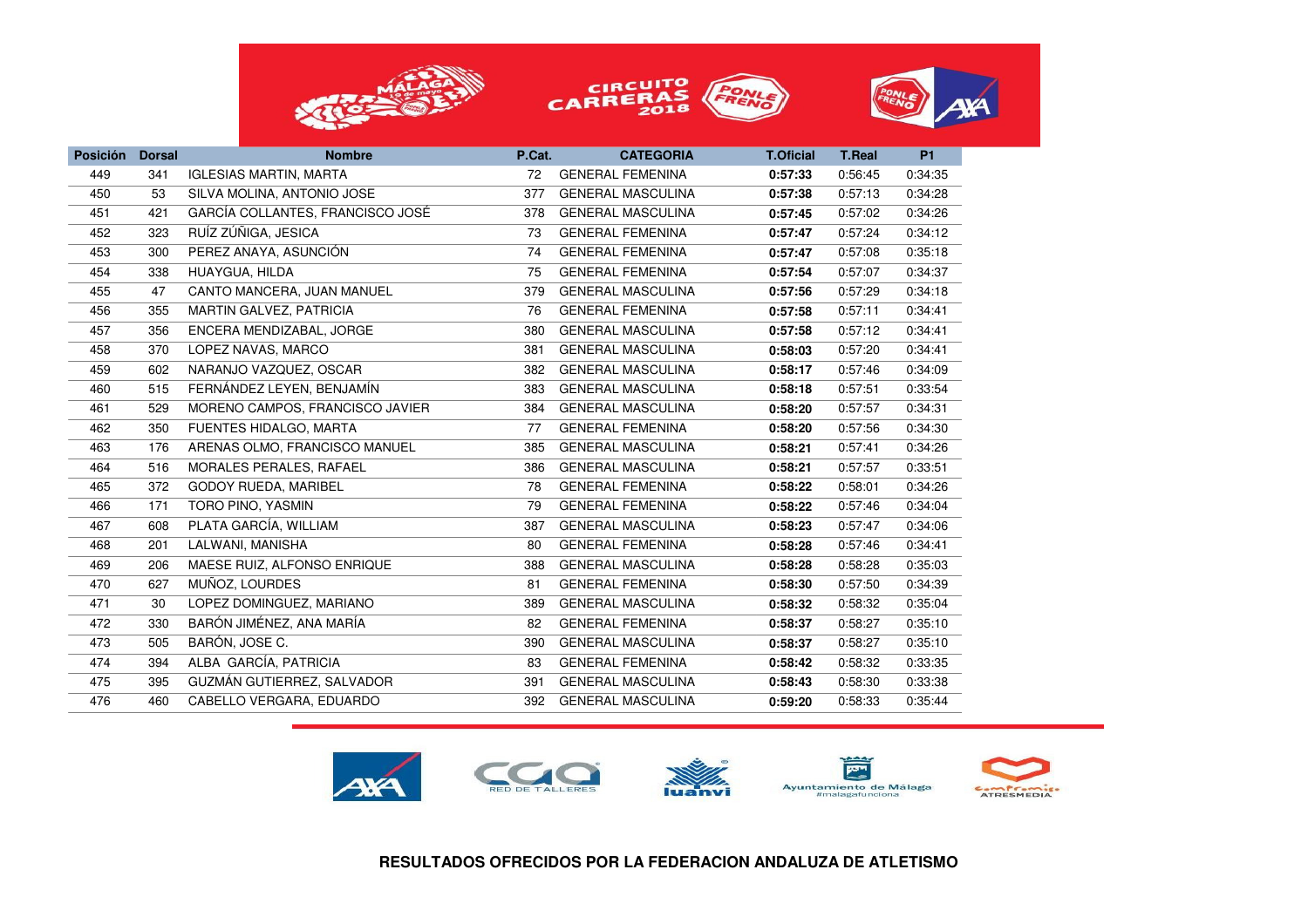





| <b>Posición</b> | <b>Dorsal</b> | <b>Nombre</b>                  | P.Cat. | <b>CATEGORIA</b>         | <b>T.Oficial</b> | <b>T.Real</b> | <b>P1</b> |
|-----------------|---------------|--------------------------------|--------|--------------------------|------------------|---------------|-----------|
| 477             | 427           | FORTES ROMAN, LUCIA            | 84     | <b>GENERAL FEMENINA</b>  | 0:59:23          | 0:58:36       | 0:35:47   |
| 478             | 280           | RUEDA GONZÁLEZ, ANDRÉS         | 393    | <b>GENERAL MASCULINA</b> | 0:59:32          | 0:59:22       | 0:34:00   |
| 479             | 258           | MORENO GARCÍA, BALTASAR JESÚS  | 394    | <b>GENERAL MASCULINA</b> | 0:59:50          | 0:59:12       | 0:35:18   |
| 480             | 257           | MORENO GARCÍA, ANTONIO MIGUEL  | 395    | <b>GENERAL MASCULINA</b> | 0:59:53          | 0:59:21       | 0:35:16   |
| 481             | 266           | ARIAS ARJONA, FRANCISCO JAVIER | 396    | <b>GENERAL MASCULINA</b> | 0:59:55          | 0:59:10       | 0:36:46   |
| 482             | 388           | MORA DUARTE, MARÍA VICTORIA    | 85     | <b>GENERAL FEMENINA</b>  | 0:59:56          | 0:59:11       | 0:35:50   |
| 483             | 210           | PEREZ MUÑOZ, ROCIO             | 86     | <b>GENERAL FEMENINA</b>  | 1:00:02          | 0:59:36       | 0:34:26   |
| 484             | 658           | GONZALEZ SERRANO, ROSA         | 87     | <b>GENERAL FEMENINA</b>  | 1:00:23          | 1:00:23       | 0:33:28   |
| 485             | 261           | RUIZ MARTINEZ, MARTA           | 88     | <b>GENERAL FEMENINA</b>  | 1:00:24          | 1:00:22       | 0:33:29   |
| 486             | 418           | RAMIREZ MARTIN, ANTONIO JESUS  | 397    | <b>GENERAL MASCULINA</b> | 1:00:47          | 1:00:30       | 0:35:44   |
| 487             | 278           | MOLINA HEREDIA, FABIAN         | 398    | <b>GENERAL MASCULINA</b> | 1:00:47          | 1:00:05       | 0:34:51   |
| 488             | 446           | MOLINA ESPINOZA, TERESA        | 89     | <b>GENERAL FEMENINA</b>  | 1:00:57          | 1:00:21       | 0:36:19   |
| 489             | 477           | CAMPOS FERNANDEZ, AGUSTIN      | 399    | <b>GENERAL MASCULINA</b> | 1:01:01          | 1:00:23       | 0:34:49   |
| 490             | 74            | ZAYAS ARJONA, AUXILIADORA      | 90     | <b>GENERAL FEMENINA</b>  | 1:01:11          | 1:01:00       | 0:36:44   |
| 491             | 75            | GONZÁLEZ ESCOBAR, GERARDO      | 400    | <b>GENERAL MASCULINA</b> | 1:01:12          | 1:01:01       | 0:36:44   |
| 492             | 339           | SILVA LOPEZ, FRAN              | 401    | <b>GENERAL MASCULINA</b> | 1:01:22          | 1:00:50       | 0:35:14   |
| 493             | 345           | MELGAREJO MORALES, MARÍA       | 91     | <b>GENERAL FEMENINA</b>  | 1:01:22          | 1:00:51       | 0:35:10   |
| 494             | 100           | PERDIGONES ARGUIJO, MAYTE      | 92     | <b>GENERAL FEMENINA</b>  | 1:01:28          | 1:01:10       | 0:35:46   |
| 495             | 254           | GARCÍA LÓPEZ, JAVIER           | 402    | <b>GENERAL MASCULINA</b> | 1:01:34          | 1:00:58       | 0:37:05   |
| 496             | 253           | <b>GARCÍA RAMOS, LUIS</b>      | 403    | <b>GENERAL MASCULINA</b> | 1:01:50          | 1:01:14       | 0:36:02   |
| 497             | 213           | ROMERO ANAYA, JOAQUÍN          | 404    | <b>GENERAL MASCULINA</b> | 1:01:52          | 1:01:15       | 0:37:04   |
| 498             | 478           | AUGUSTO SANCHEZ, JOSE MIGUEL   | 405    | <b>GENERAL MASCULINA</b> | 1:01:56          | 1:01:34       | 0:36:59   |
| 499             | 195           | SÁNCHEZ MENA, JORGE            | 406    | <b>GENERAL MASCULINA</b> | 1:01:58          | 1:01:20       | 0:36:19   |
| 500             | 147           | PÉREZ MASSÉ, MARÍA             | 93     | <b>GENERAL FEMENINA</b>  | 1:02:09          | 1:01:33       | 0:37:34   |
| 501             | 501           | OLVERA MÁRQUEZ, INMACULADA     | 94     | <b>GENERAL FEMENINA</b>  | 1:02:15          | 1:01:54       | 0:35:55   |
| 502             | 322           | MARTIN RIVERO, ALEJANDRO       | 407    | <b>GENERAL MASCULINA</b> | 1:02:18          | 1:02:18       | 0:34:37   |
| 503             | 373           | LAZO PRADOS, ANTONIO           | 408    | <b>GENERAL MASCULINA</b> | 1:02:22          | 1:01:52       | 0:35:39   |
| 504             | 371           | CONTENTO GONZALO, ALEJANDRO    | 409    | <b>GENERAL MASCULINA</b> | 1:02:23          | 1:01:52       | 0:35:39   |
|                 |               |                                |        |                          |                  |               |           |

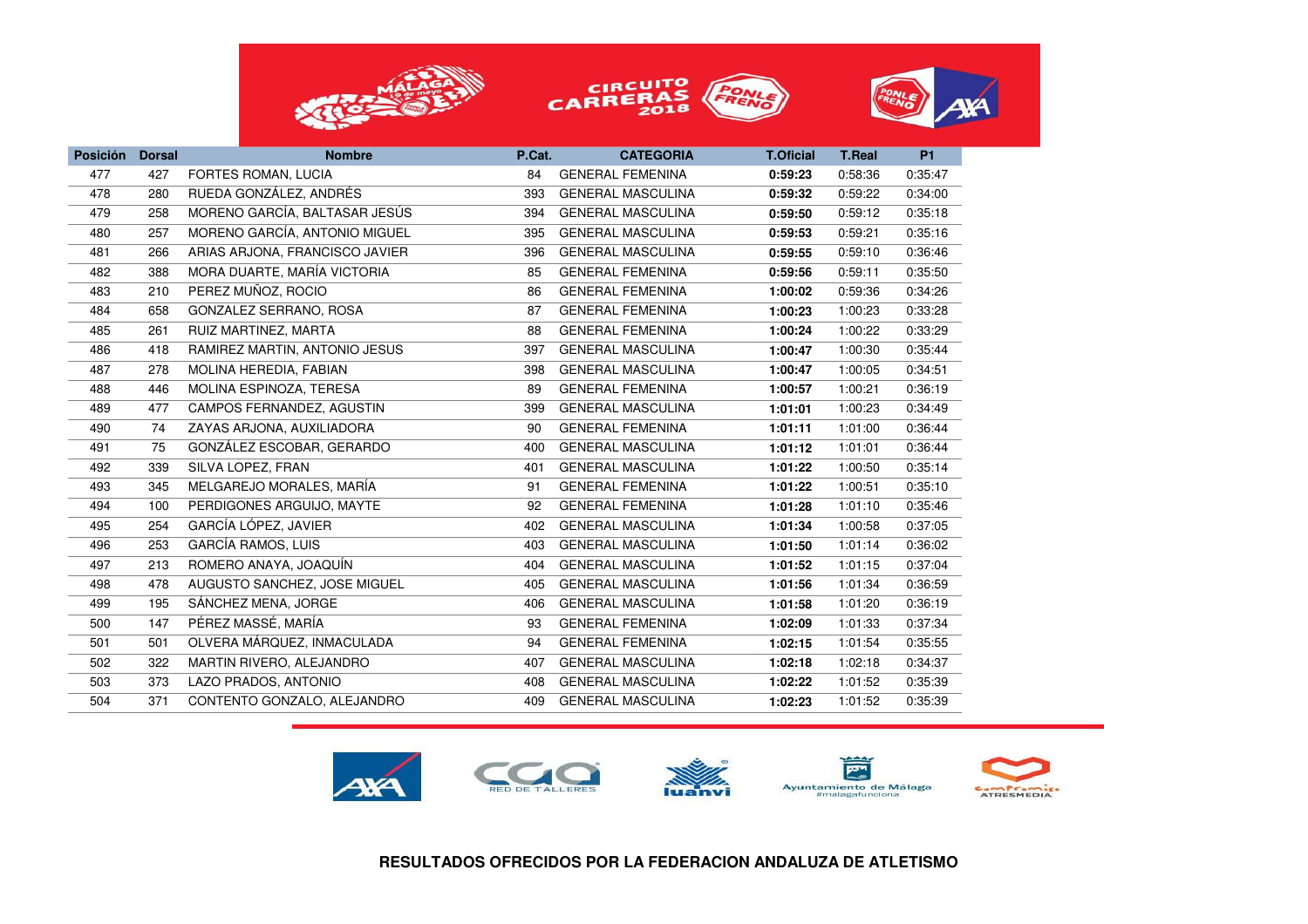





| <b>Posición</b> | <b>Dorsal</b> | <b>Nombre</b>                    | P.Cat. | <b>CATEGORIA</b>         | <b>T.Oficial</b> | <b>T.Real</b> | <b>P1</b> |
|-----------------|---------------|----------------------------------|--------|--------------------------|------------------|---------------|-----------|
| 505             | 11            | FERNANDEZ GARCIA, JOSE CARLOS    | 410    | <b>GENERAL MASCULINA</b> | 1:02:25          | 1:01:53       | 0:35:40   |
| 506             | 25            | <b>MARTIN RUBIO, CAROLINA</b>    | 95     | <b>GENERAL FEMENINA</b>  | 1:02:46          | 1:02:09       | 0:36:39   |
| 507             | 46            | MARTIN RUBIO, JORGE              | 411    | <b>GENERAL MASCULINA</b> | 1:02:47          | 1:02:15       | 0:36:43   |
| 508             | 42            | ALVAREZ MACÍAS, ANGEL            | 412    | <b>GENERAL MASCULINA</b> | 1:02:49          | 1:02:16       | 0:36:40   |
| 509             | 221           | DUEÑAS ROMERO, ANA BELEN         | 96     | <b>GENERAL FEMENINA</b>  | 1:02:52          | 1:02:43       | 0:36:47   |
| 510             | 490           | RODRIGUEZ GALLEGO, MONICA ALICIA | 97     | <b>GENERAL FEMENINA</b>  | 1:02:53          | 1:02:43       | 0:35:42   |
| 511             | 135           | BAUTISTA PEÑA, ALEJANDRO         | 413    | <b>GENERAL MASCULINA</b> | 1:02:53          | 1:02:43       | 0:36:47   |
| 512             | 286           | SANCHEZ GIL, GLORIA              | 98     | <b>GENERAL FEMENINA</b>  | 1:02:54          | 1:02:44       | 0:36:42   |
| 513             | 484           | LLORENTE MAJON, M.VICTORIA       | 99     | <b>GENERAL FEMENINA</b>  | 1:02:58          | 1:02:25       | 0:36:26   |
| 514             | 633           | MARTINEZ LOPEZ, MANUEL JESUS     | 414    | <b>GENERAL MASCULINA</b> | 1:03:00          | 1:02:23       | 0:37:23   |
| 515             | 98            | MARTOS VEGA, LUIS                | 415    | <b>GENERAL MASCULINA</b> | 1:03:01          | 1:02:14       | 0:39:22   |
| 516             | 99            | GUERRERO MARTINEZ, MIGUEL ANGEL  | 416    | <b>GENERAL MASCULINA</b> | 1:03:04          | 1:02:20       | 0:39:24   |
| 517             | 252           | <b>GARCÍA RAMOS, JAVIER</b>      | 417    | <b>GENERAL MASCULINA</b> | 1:03:20          | 1:02:44       | 0:36:01   |
| 518             | 327           | HERTLER, LYDIA                   | 100    | <b>GENERAL FEMENINA</b>  | 1:03:28          | 1:03:24       | 0:35:21   |
| 519             | 219           | VEGA PÉREZ, LIDIA                | 101    | <b>GENERAL FEMENINA</b>  | 1:03:55          | 1:03:15       | 0:37:27   |
| 520             | 68            | LÓPEZ SOLTERO. REBECA            | 102    | <b>GENERAL FEMENINA</b>  | 1:03:55          | 1:03:35       | 0:37:59   |
| 521             | 16            | PÉREZ FERNÁNDEZ, JOAQUIN         | 418    | <b>GENERAL MASCULINA</b> | 1:04:15          | 1:04:07       | 0:37:42   |
| 522             | 679           | GALIANO VERA, DEBORA             | 103    | <b>GENERAL FEMENINA</b>  | 1:04:36          | 1:04:24       | 0:35:43   |
| 523             | 380           | CASTILLO PADILLA, BELINDA        | 104    | <b>GENERAL FEMENINA</b>  | 1:04:53          | 1:04:29       | 0:37:43   |
| 524             | 524           | GARCIA ORTEGA, ALEJANDRO         | 419    | <b>GENERAL MASCULINA</b> | 1:05:32          | 1:04:45       | 0:40:18   |
| 525             | 414           | GÓMEZ ALCAIDE, MARTA             | 105    | <b>GENERAL FEMENINA</b>  | 1:05:40          | 1:04:53       | 0:39:42   |
| 526             | 565           | GIL MONTOSA, EMILIO              | 420    | <b>GENERAL MASCULINA</b> | 1:05:46          | 1:04:58       | 0:40:22   |
| 527             | 584           | CABELLO SANTIAGO, EVA            | 106    | <b>GENERAL FEMENINA</b>  | 1:05:50          | 1:05:03       | 0:40:17   |
| 528             | 585           | SOLER PICASSO, ERNESTO           | 421    | <b>GENERAL MASCULINA</b> | 1:05:53          | 1:05:06       | 0:40:19   |
| 529             | 413           | PALMA MORENO, ELIAS              | 422    | <b>GENERAL MASCULINA</b> | 1:06:17          | 1:05:27       | 0:39:44   |
| 530             | 480           | AKRIM MARTINEZ, MARIA AMINA      | 107    | <b>GENERAL FEMENINA</b>  | 1:06:18          | 1:06:08       | 0:38:27   |
| 531             | 646           | RUEDA PANEQUE, CRISTINA          | 108    | <b>GENERAL FEMENINA</b>  | 1:06:31          | 1:06:24       | 0:37:59   |
| 532             | 669           | ZEA MONTERO, FELIX               | 423    | <b>GENERAL MASCULINA</b> | 1:06:40          | 1:06:15       | 0:38:28   |
|                 |               |                                  |        |                          |                  |               |           |